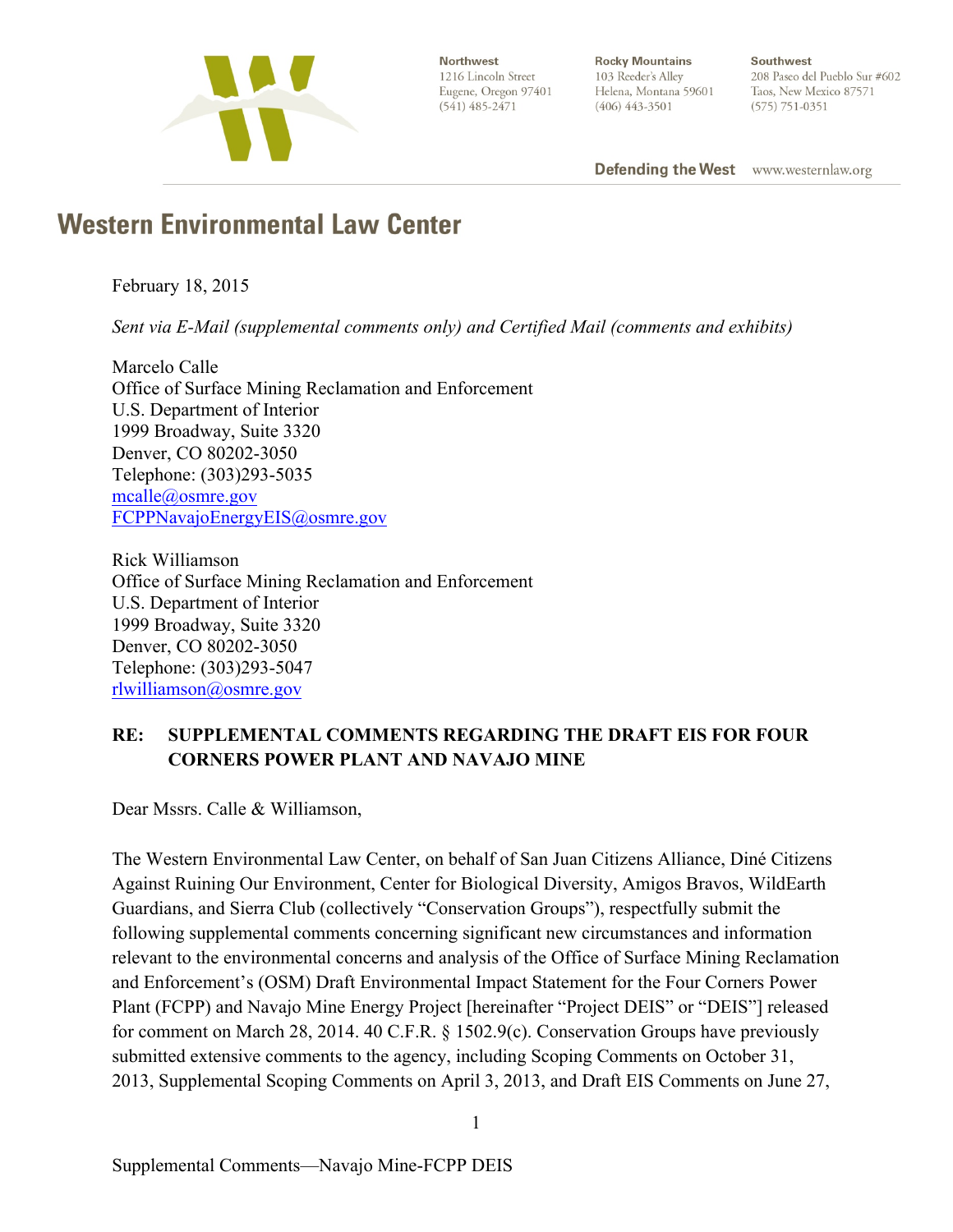2014. Specifically, these Supplemental DEIS Comments present important information necessary for consideration in the pending EIS on the following topics: the social cost of carbon, the proposed modification of EPA ozone standards, the Four Corners methane hotspot, and the final EPA coal ash rule.

## **1. Social Cost of Carbon**

As the Conservation Groups earlier comments observed, OSM's DEIS incorrectly asserts that there is no means of "assessing the significance of the GHG [greenhouse gas] emissions" from the mine-power plant complex. DEIS at 4.2-23. As a result of this erroneous assertion, OSM reaches an absurd conclusion: "The Proposed Action, including the continuing operations of Navajo Mine, FCPP, and the transmission lines, by itself, would not result in a major contribution to adverse effects associated with climate change. Therefore, no additional mitigation is recommended." *Id.* at 4.2-24. Contrary to OSM's basic assertion, there is a proven and sound methodology for assessing the significance of GHG emissions—the social cost of carbon (SCC). Application of the SCC demonstrates that the GHG emissions from the minepower plant complex have dramatic and negative impacts on the human environment.

Research conducted by the National Research Council has confirmed the fact that the negative impacts of the production and consumption of fossil fuels are not represented in the market price for such generation.<sup>1</sup> In other words, failing to internalize the externalities of fossil fuel production and combustion—such as the impacts to climate change and human health—has resulted in a market failure that requires government intervention. Executive Order 12866 directs federal agencies to assess and quantify such costs and benefits of regulatory action, including the effects on factors such as the economy, environment, and public health and safety, among others. *See* Exec. Order No. 12866, 58 Fed. Reg. 51,735 (Sept. 30, 1993).<sup>2</sup> The Ninth Circuit has ruled that agencies must include the climate costs and benefits of a significant regulatory action in federal cost-benefit analyses to comply with EO 12866:

 <sup>1</sup> National Research Council, Hidden Costs of Energy (2010) (attached as Exhibit 1); *see also, e.g.*, Nicholas Z. Muller et al., Environmental Accounting for Pollution in the United States Economy 101 Am. Economic Review 1649 (2011) (cost of economic harm from coal vastly exceeds market value generated by coal) (attached as Exhibit 2); Ben Machol & Sarah Razk, Economic Value of U.S. Fossil Fuel Electricity Health Impacts 52 Env't Int'l 75 (2013) (fossil fuel generation costs nation \$361-886 billion annually in externalized costs) (attached as Exhibit 3); Paul R. Epstein et al., *Full Cost Accounting for the Life Cycle of Coal* 1219 Ann. N.Y. Acad. Sci. 73 (2011) (life cycle of costs from coal causes \$175 to 523 billion in damages in United States annually) (attached as Exhibit 4).

<sup>&</sup>lt;sup>2</sup> See also Executive Order 13563, 76 Fed. Reg. 3821 (Jan. 18, 2011) (reaffirming the framework of EO 12866 and directing federal agencies to conduct regulatory actions based on the best available science).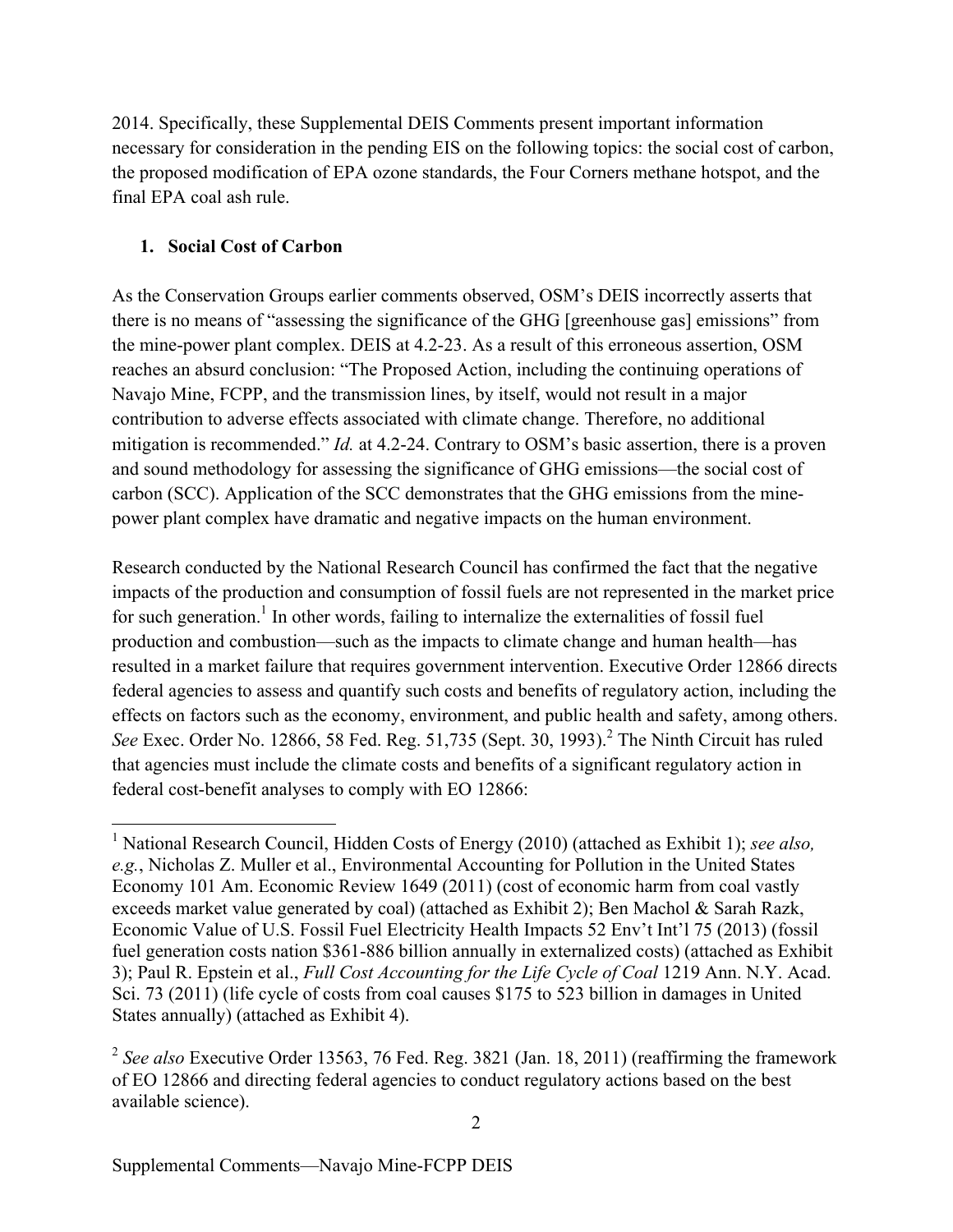[T]he fact that climate change is largely a global phenomenon that includes actions that are outside of [the agency's] control . . . does not release the agency from the duty of assessing the effects of its actions on global warming within the context of other actions that also affect global warming.

*Ctr. for Biological Diversity v. Nat'l Highway Traffic Safety Admin*., 538 F.3d 1172, 1217 (9th Cir. 2008) (quotations and citations omitted); *see also Border Power Plant Working Grp. v. U.S. Dep't of Energy*, 260 F. Supp. 2d 997, 1028-29 (S.D. Cal. 2003) (finding agency failure to disclose project's indirect carbon dioxide emissions violates NEPA). As detailed in previously submitted comments, climate change is the preeminent threat to human health and welfare today, the overwhelming cause of which are human emissions of greenhouse gases. *See* 74 Fed. Reg. 66,496 (Dec. 15, 2009), Endangerment and Cause or Contribute Findings for Greenhouse Gases Under Section 202(a) of the Clean Air Act. Indeed, a recent study has concluded that "globally, a third of oil reserves, half of gas reserves and over 80 percent of current coal reserves should remain unused from 2010 to 2050 in order to meet the target of  $2^{\circ}C^{\prime\prime}^3$ —the point after which the "worst impacts" of climate change can not be avoided.

In response, an Interagency Working Group (IWG), consisting of eleven Federal agencies, was formed to develop a consistent and defensible dollar estimate of the social cost of carbon (SCC)—allowing agencies to "incorporate the social benefits of reducing carbon dioxide (CO2) emissions into cost-benefit analyses of regulatory actions that impact cumulative global emissions."<sup>4</sup> "The SCC estimates the benefit to be achieved, expressed in monetary value, by avoiding the damage caused by each additional metric ton (tonne) of carbon dioxide  $(CO_2)$  put into the atmosphere.<sup>5</sup> These costs are created when greenhouse gas emissions force climate change, increasing global temperatures. This leads to sea level rise, increased intensity of storms, drought, and other changes, which have negative economic impacts including property damage from storms and floods, reduced agricultural productivity, impacts on human health, and reduced

<sup>4</sup> Interagency Working Group on the Social Cost of Carbon, United States Government, Technical Support Document: Technical Update on the Social Cost of Carbon for Regulatory Impact Analysis—Under Executive Order 12866, at 2 (May 2013) (hereinafter 2013 TSD) (attached as Exhibit 6); Interagency Working Group on the Social Cost of Carbon, United States Government, Technical Support Document: Social Cost of Carbon for Regulatory Impact Analysis*—*Under Executive Order 12866 (February 2010) (hereinafter 2010 TSD).

<sup>5</sup> Ruth Greenspan and Dianne Callan, *More than Meets the Eye: The Social Cost of Carbon in U.S Climate Policy, in Plain English,* World Resources Institute, (July 2011) at 1 (attached as Exhibit 7).

<sup>&</sup>lt;sup>3</sup> Christophe McGlade and Paul Ekins, The geographical distribution of fossil fuels unused when limiting global warming to 2°C, NATURE (Jan. 8, 2015) (attached as Exhibit 5).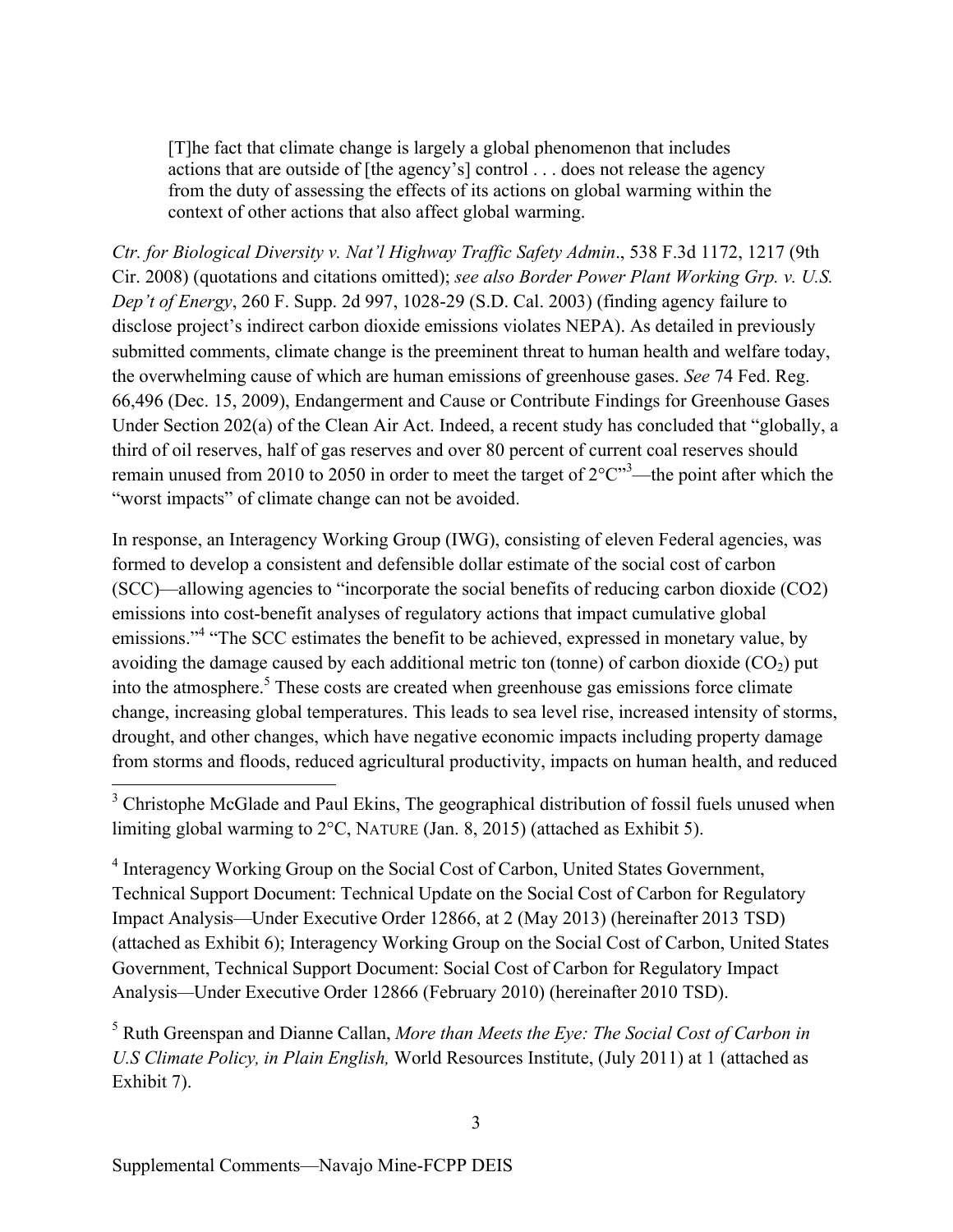ecosystem services. The SCC estimates the dollar value of these negative economic impacts and recognizes that every marginal ton of  $CO<sub>2e</sub>$  carries with it a social cost of carbon. The charts below depict, (A) dramatically increasing damages from global warming over time (expressed as the percent decline in global GDP), as well as (B) the distribution of the social cost of carbon across a range of future economic conditions and discount rates.<sup>6</sup>



The modeling tools employed to forecast climate change and economic impacts all point in the same direction: that climate change causes substantial net economic harm, justifying immediate action to reduce emissions.<sup>7</sup> The interagency process to develop SCC estimates—originally described in the 2010 TSD—utilized three discount rates to calculate the SCC in constant dollars, using three integrated assessment models (DICE, PAGE, and FUND).<sup>8</sup> In addition to the

<sup>7</sup> *Id.* at 174.

 $8\text{ The choice of which discount rate to apply—translating future costs into base year dollars—is}$ critical in calculating the social cost of carbon. Higher discount rates reduce the dollar value of future costs thereby shifting a greater burden to future generations based on the notion that economic growth will make the world better able to make climate investments in the future. The IWG's "central value" of three percent is consistent with this school of thought—that successive generations will be increasingly wealthy and more able to carry the financial burden of climate impacts. "The difficultly with this argument is that, as climate change science becomes increasingly concerning, it becomes a weaker bet that future generations will be better off. If they are not, lower or negative discount rates are justified." WRI Report, *supra* at 9. "Three

 <sup>6</sup> Richard Revesz, et al.*, Global Warming: Improve Economic Models of Climate Change,* 508 Nature 173-175 (April 10, 2014) (attached as Exhibit 8).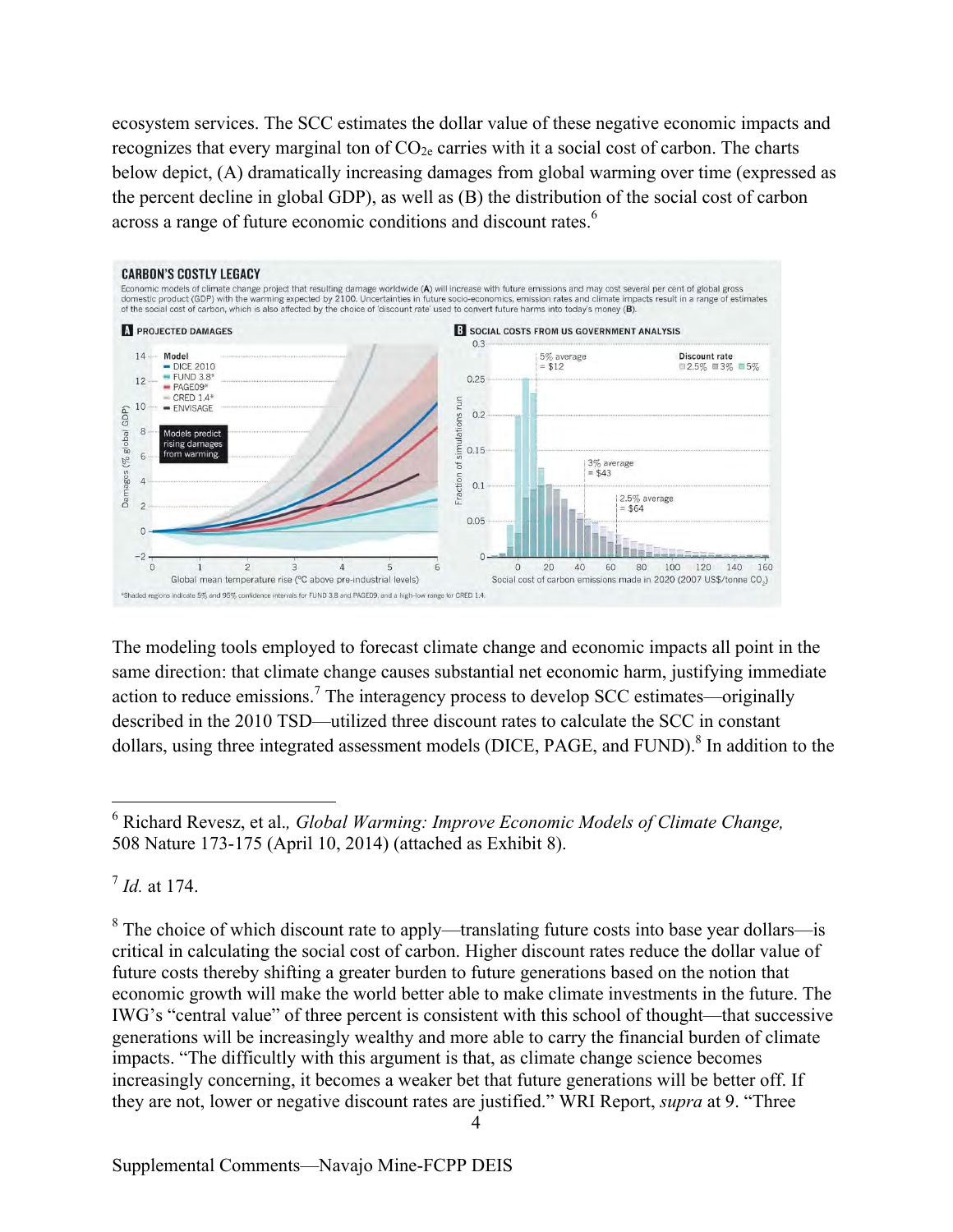resulting three SCC estimates, a fourth value is included to estimate the SCC when impacts are higher than expected.<sup>9</sup>

These models are intended to quantify damages, including health impacts, economic dislocation, agricultural changes, and other effects that climate change can impose on humanity. While these values involve a degree of uncertainty, a recent GAO report has confirmed the soundness of the methodology in which the IWG's SCC estimates were developed, therefore further underscoring the importance of integrating SCC analysis into the agency's decisionmaking process.<sup>10</sup> In fact, additional damages have been identified that remain either unaccounted for or poorly quantified in the SCC estimates, suggesting that the estimated values are conservative and should be viewed as a lower bound. $11$ 

The updated interagency SCC estimates for 2020 are \$12, \$43, \$65 and \$129 (in 2007\$).<sup>12</sup> The IWG does not instruct federal agencies which discount rate to use, suggesting that the 3 percent discount rate (\$43 per ton of CO2) as the "central value," but further emphasizing "the importance and value of including all four SCC values," i.e., that the agency should use the range of values in developing NEPA alternatives.13

percent values an environmental cost or benefit occurring 25 years in the future at about half as much as the same benefit today." *Id.*

 $9$  2013 TSD, *supra* at 2. This SCC is based on the 95<sup>th</sup> percentile estimates derived from scenario runs from all three models, discounted at 3%

<sup>10</sup> GAO-14-663, *Social Cost of Carbon* (July 24, 2014) (attached as Exhibit 9).

<sup>11</sup> *See* Peter Howard, et al., Environmental Defense Fund, Institute for Policy Integrity, Natural Resources Defense Council, Omitted Damages: What's Missing From the Social Cost of Carbon, (March 13, 2014) (attached as Exhibit 10) (providing, for example, that damages such as "increases in forced migration, social and political conflict, and violence; weather variability and extreme weather events; and declining growth rates" are either missing or poorly quantified in SCC models); Frank Ackerman and Elizabeth A. Stanton, *Climate Risks and Carbon Prices: Revising the Social Cost of Carbon* (2010) (attached as Exhibit 11); Frances C. Moore and Delavane B. Diaz, *Temperature impacts on economic growth warrant stringent mitigation policy,* NATURE CLIMATE CHANGE (2015) (attached as Exhibit 12) (identifying a central value of \$220 for one ton of additional  $CO<sub>2</sub>e$ ).

<sup>12</sup> 2013 TSD, *supra* at 3 (including a table of revised SCC estimates from 2010-2050). To put these figures in perspective, in 2009 the British government used a range of \$41-\$124 per ton of CO2, with a central value of \$85 (during the same period, the 2010 TSD used a central value of \$21). WRI Report, *supra* at 4. The UK analysis used very different assumptions on damages, including a much lower discount rate of 1.4%. Their central value supports regulation four times a stringent as the U.S. central value. *Id.*

<sup>13</sup> 2013 TSD, *supra* at 12.

 $\overline{a}$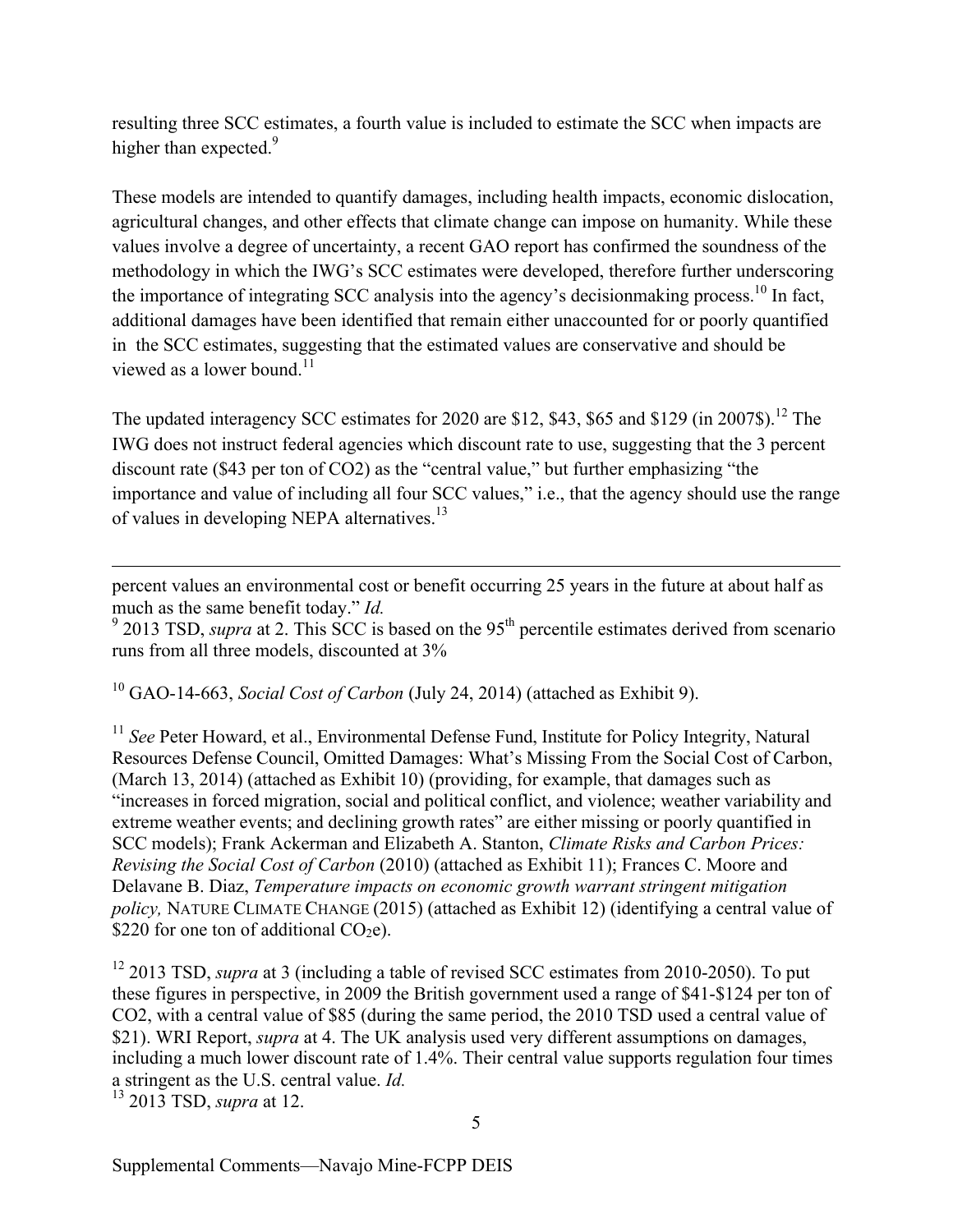According to the DEIS, the annual carbon emissions from the mine-power plant complex would total approximately 10.3 million metric tons (MMT), principally from coal combustion. Table 1, below, presents the range of the SCC values from these emissions, for the three discount rates and a "worst case" scenario discussed above.

| <b>SOCIAL COST OF CARBON (SCC): Navajo Mine/FCPP</b> |               |               |               |                   |
|------------------------------------------------------|---------------|---------------|---------------|-------------------|
|                                                      |               |               |               | $95th$ percentile |
| Discount Rate [1]                                    | $5\%$         | 3%            | 2.5%          | (a)3%             |
| <b>Estimated Annual CO2e</b>                         |               |               |               |                   |
| Emissions (MMT) [2]                                  | 10.3          | 10.3          | 10.3          | 10.3              |
| 2015 SCC (2007\$/metric                              |               |               |               |                   |
| ton $CO2e$ $[3]$                                     | \$12          | \$38          | \$56          | \$109             |
|                                                      |               |               |               |                   |
| Total 2015 SCC (2007\$)                              | \$123,600,000 | \$391,400,000 | \$576,800,000 | \$1,112,700,000   |
| 2020 SCC (2007\$/metric                              |               |               |               |                   |
| ton CO <sub>2</sub> e)                               | \$12          | \$43          | \$65          | \$129             |
|                                                      |               |               |               |                   |
| Total 2020 SCC (2007\$)                              | \$123,600,000 | \$442,900,000 | \$669,500,000 | \$1,328,700,000   |
| 2023 SCC (2007\$/metric                              |               |               |               |                   |
| ton CO <sub>2</sub> e)                               | \$13          | \$46          | \$68          | \$138             |
|                                                      |               |               |               |                   |
| Total 2023 SCC (2007\$)                              | \$133,900,000 | \$473,800,000 | \$700,400,000 | \$1,421,400,000   |

#### **Table 1**

[1] 2013 TSD at 2; [2] DEIS Table 4.2-13; [3] 2013 TSD Table A2

OSM's obligation to analyze the costs associated with GHG emissions through NEPA was directly affirmed by the court in *High Country Conservation Advocates v. U.S. Forest Service*, \_\_\_F.Supp.2d\_\_\_, 2014 WL 2922751 (D.Colo. 2014)*.* In his decision, Judge Jackson identified the IWG's SSC protocol as a tool to "quantify a project's contribution to costs associated with global climate change." *Id.* at 17.13 To fulfill this mandate, they agency must disclose the "ecological[,] … economic, [and] social" impacts of the proposed action. 40 C.F.R. § 1508.8(b).

The Council on Environmental Quality, in *Revised Draft Guidance for Greenhouse Gas Emissions and Climate Change Impacts*, <sup>14</sup> also recently affirmed the inclusion of this type of economic assessment.

 14 Council on Environmental Quality, *Revised Draft Guidance for Greenhouse Gas Emissions and Climate Change Impacts* (December 18, 2014), available at: http://www.whitehouse.gov/administration/eop/ceq/initiatives/nepa/ghg-guidance (attached as Exhibit 13).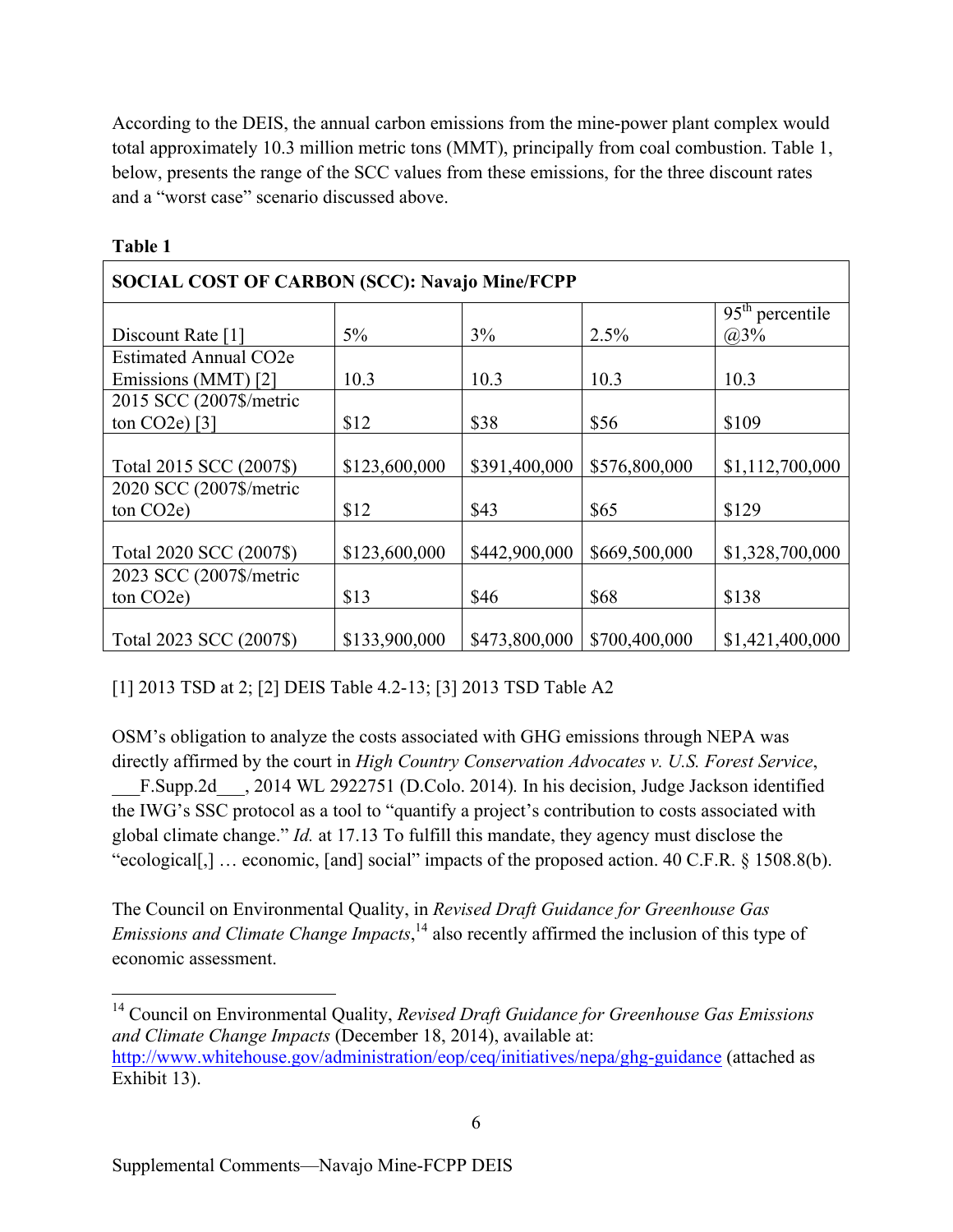If tools or methodologies are available to provide the public and the decisionmaking process with information that is useful to distinguishing between the noaction and proposed alternatives and mitigations, then agencies should conduct and disclose quantitative estimates of GHG emissions and sequestration.

Federal social cost of carbon, which multiple Federal agencies have developed and used to assess the costs and benefits of alternatives in rulemakings, offers a harmonized, interagency metric that can provide decisionmakers ad the public with some context for meaningful NEPA review.

#### *Id*. at 15, 16; *see also* 40 C.F.R. § 1508.25(c).

This directly contradicts OSM's assertion that "at present, no regulatory mechanism exists for assessing the significance of the GHG emissions." DEIS at 4.2-23. Indeed, simple calculations applying the SCC to GHG emissions from this project identifies very significant costs. The agency recognizes that the project will cause emissions of at least 10.3 million tons of  $CO<sub>2</sub>e$ . DEIS at 4.2-19. Applying the IWG central value of \$43 per ton of  $CO<sub>2</sub>$  results in a SCC of **\$442,900,000 per year**. This demonstrates that, contrary to OSM's flawed logic, the minecomplex's small contribution to the enormous problem of climate change is far from insignificant. *Cf.* DEIS at 4.2-24. Indeed, this demonstrates that the costs of continuing to burn coal at the mine-power plant complex exceed the gross economic benefits of continued operations. *Cf.* DEIS at 4.10-31 (gross state product from complex \$371,600,00).

OSM, however, ignores these costs. By failing to consider the costs of GHG emissions from the mine-power plant complex, the agency's analysis effectively assumes a price of carbon that is \$0. *High Country Conservation Advocates*, 2014 WL 2922751 at \*21 (holding that although there is a "wide range of estimates about the social cost of GHG emissions," "neither the BLM's economist nor anyone else in the record appears to suggest the cost is as low as \$0 per unit. Yet by deciding not to quantify the costs as all, the agencies effectively zeroed out the cost in its quantitative analysis"). The agency's failure to consider the SCC is arbitrary and capricious, violates NEPA, and ignores the explicit directive of EO 12866.

An agency must "consider every significant aspect of the environmental impact of a proposed action." *Baltimore Gas & Elec. Co. v. Natural Resources Defense Council*, 462 U.S. 87, 107 (1983) (quotations and citation omitted). This includes the disclosure of direct, indirect, and cumulative impacts of its actions, including climate change impacts and emissions. 40 C.F.R. § 1508.25(c). The need to evaluate such impacts is bolstered by the fact that "[t]he harms associated with climate change are serious and well recognized," and environmental changes caused by climate change "have already inflicted significant harms" to many resources around the globe. *Massachusetts v. EPA*, 549 U.S. 497, 521 (2007); *see also id.* at 525 (recognizing "the enormity of the potential consequences associated with manmade climate change."). Among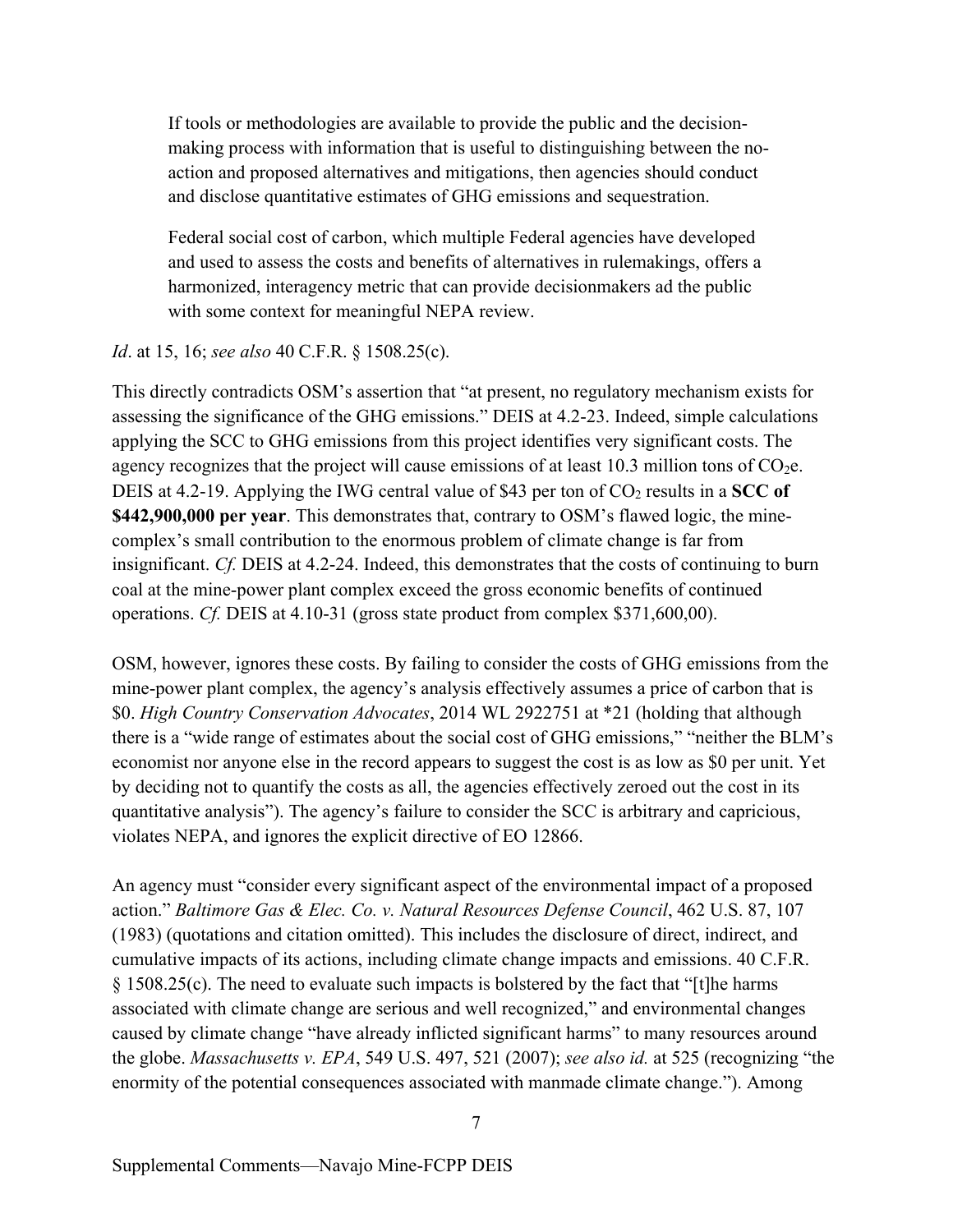other things, the agency's analysis must disclose "the relationship between local short-term uses of man's environment and the maintenance and enhancement of long-term productivity[,]" including the "energy requirements and conservation potential of various alternatives and mitigation measures." 42 U.S.C. § 4332(2)(C); 40 C.F.R. § 1502.16(e). And the agency must "insure that presently unquantified environmental amenities and values may be given appropriate consideration in decisionmaking along with economic and technical consideration." 42 U.S.C. § 4332(2)(B). As explained by CEQ, this requires agencies to "analyze total energy costs, including possible hidden or indirect costs, and total energy benefits of proposed actions." 43 Fed. Red. 55,978, 55,984 (Nov. 29, 2978); *see also* Executive Order 13514, 74 Fed. Reg. 52,117 (Oct. 5, 2009) (requiring government agencies to disclose emissions information annually from direct and indirect activities). Failing to perform such analysis undermines the agency's decisionmaking process and the assumptions made.

Calculating the SCC is all the more important here because, as noted, OSM repeatedly compares the project's projected GHG emissions against the baseline of national and/or global GHG emissions—thereby marginalizing the project's contribution to our climate crisis while concluding the agency is powerless to avoid or mitigate such impacts. CEQ warns against such a comparison, providing:

Government action occurs incrementally, program-by-program and step-by-step, and climate impacts are not attributable to any single action, but are exacerbated by a series of smaller decisions, including decisions made by the government. Therefore, the statement that emissions from a government action or approval represent only a small fraction of global emissions is more a statement about the nature of the climate change challenge, and is not an appropriate basis for deciding whether to consider climate impacts under NEPA. Moreover, these comparisons are not an appropriate method for characterizing the potential impacts associated with ta proposed action and its alternatives and mitigation.

CEQ Guidance at 9. CEQ also provides that "[i]t is essential … that Federal agencies not rely on boilerplate text to avoid meaningful analysis, including consideration of alternatives or mitigation." *Id.* at 5-6 (citing 40 C.F.R. §§ 1500.2, 1502.2). Indeed, EPA has cautioned "against comparing GHG emissions associated with a single project to global GHG emission levels" because it erroneously leads to a conclusion that "on a global scale, emissions are not likely to change" as a result of the project. Sarah E. Light, *NEPA's Footprint: Information Disclosure as a Quasi-Carbon Tax on Agencies*, 87 Tul. L. Rev. 511, 546 (2013). Applying the SCC, as provided above, takes these abstract emissions and places them in concrete, economic terms. It also allows the agency to easily perform the cost-benefit analysis mandated by EO 12866, as the policy of BLM (OSM's sister agency within the Department of the Interior). Specifically, Instruction Memorandum No. 2013-131 (Sept. 18, 2013) is reflective of the BLM's attempt to require quantification of the costs of environmental impacts, like GHG emissions:

Supplemental Comments—Navajo Mine-FCPP DEIS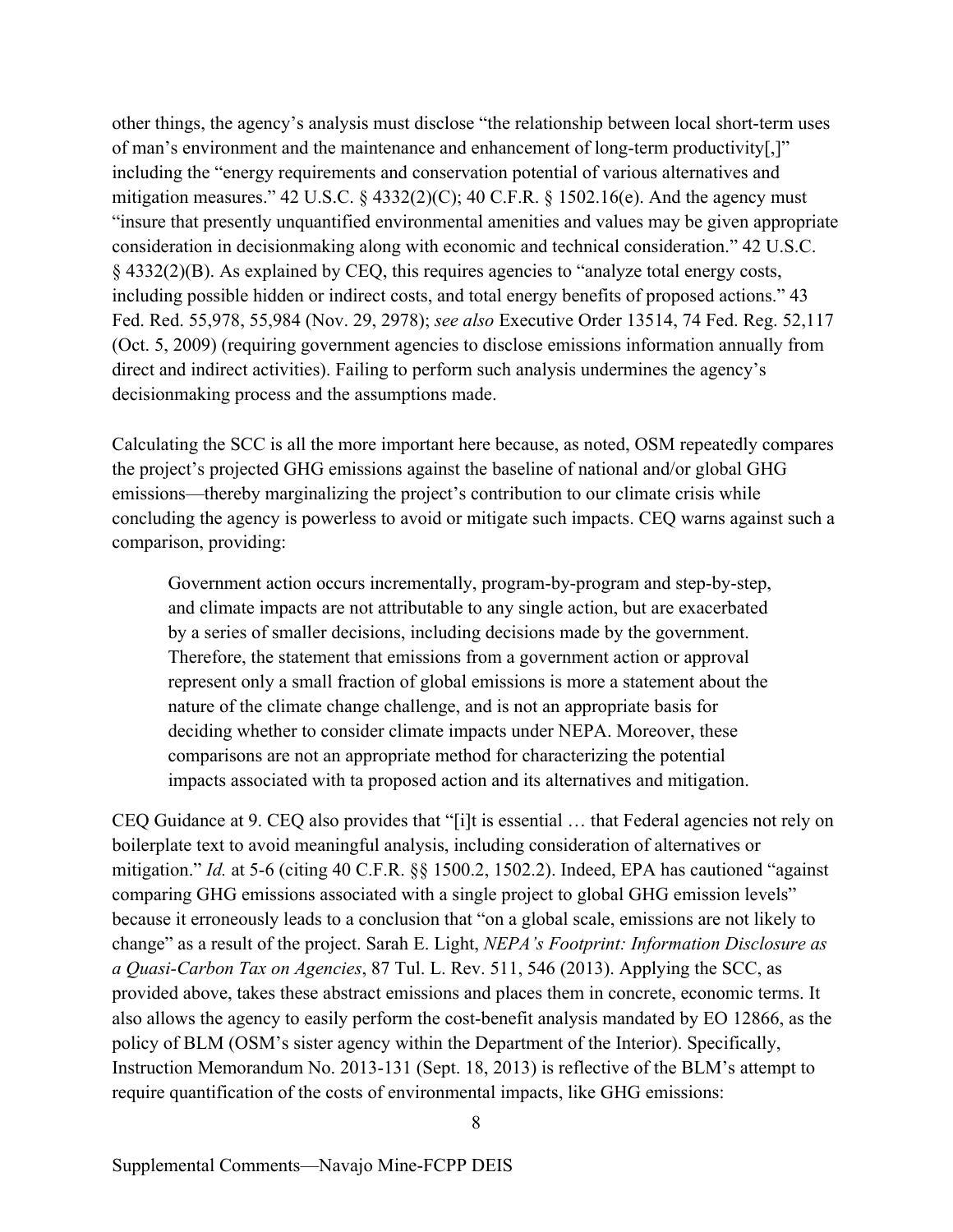All BLM managers and staff are directed to utilize estimates of nonmarket environmental values in NEPA analysis supporting planning and other decisionmaking where relevant and feasible, in accordance with the attached guidance. At least a qualitative description of the most relevant nonmarket values should be included for the affected environment and the impacts of alternatives in NEPA analyses….

Nonmarket environmental values reflect the benefits individuals attribute to experiences of the environment, uses of natural resources, or the existence of particular ecological conditions that do not involve market transactions and therefore lack prices. Examples include the perceived benefits from hiking in a wilderness or fishing for subsistence rather than commercial purposes. The economic methods described in this guidance provide monetary estimates of nonmarket values. Several non-economic, primarily qualitative methods can also be used to characterize the values attributed to places, landscapes, and other environmental features. Guidance on qualitative methods for assessing environmental values, including ethnography, interviews, and surveys, is in preparation.

Ideally, economic analysis for resource management should consider all relevant values, not merely those that are easy to quantify. Utilizing nonmarket values provides a more complete picture of the consequences of a proposed activity than market data alone would allow. The BLM's Land Use Planning Handbook, Appendix D encourages inclusion of information on nonmarket values, but does not provide detail.

OSM simply cannot continue to ignore its obligation to consider the costs of GHG emissions in its decisionmaking, as it has done here. Nor can the agency continue to tout the benefits of coal mining without similarly disclosing the costs. 42 U.S.C. § 4332(2)(B); 40 C.F.R. § 1502.23. In this case, OSM fails to mention *any* of the environmental costs associated the mine-power plant complex's GHG emissions. In contrast, the agency trumpets at length the economic benefits of continued mine operations. DEIS at 4.10-7 to -32. This type of misleading analysis is expressly forbidden. *Hughes River Watershed Conservancy v. Glickman*, 81 F.3d 437, 446-47 (4th Cir. 1996) ("[I]t is essential that the EIS not be based on misleading economic assumptions."); *Sierra Club v. Sigler,* 695 F.2d 957, 979 (5th Cir. 1983) (agency choosing to "trumpet" an action's benefits has a duty to disclose its costs).

Here, OSM violated NEPA by failing to use a proven and sound methodology for quantifying the environmental costs of the project's GHG emissions, while at the same time stating in significant detail the project's supposed economic benefits. As detailed herein, a fair and full analysis of the project's benefits *and costs* will reveal dramatically greater costs to people and the environment than anticipated benefits from the project, which seriously undermines the economic logic of approving the project. Failing to provide any quantification of GHG emissions is impermissible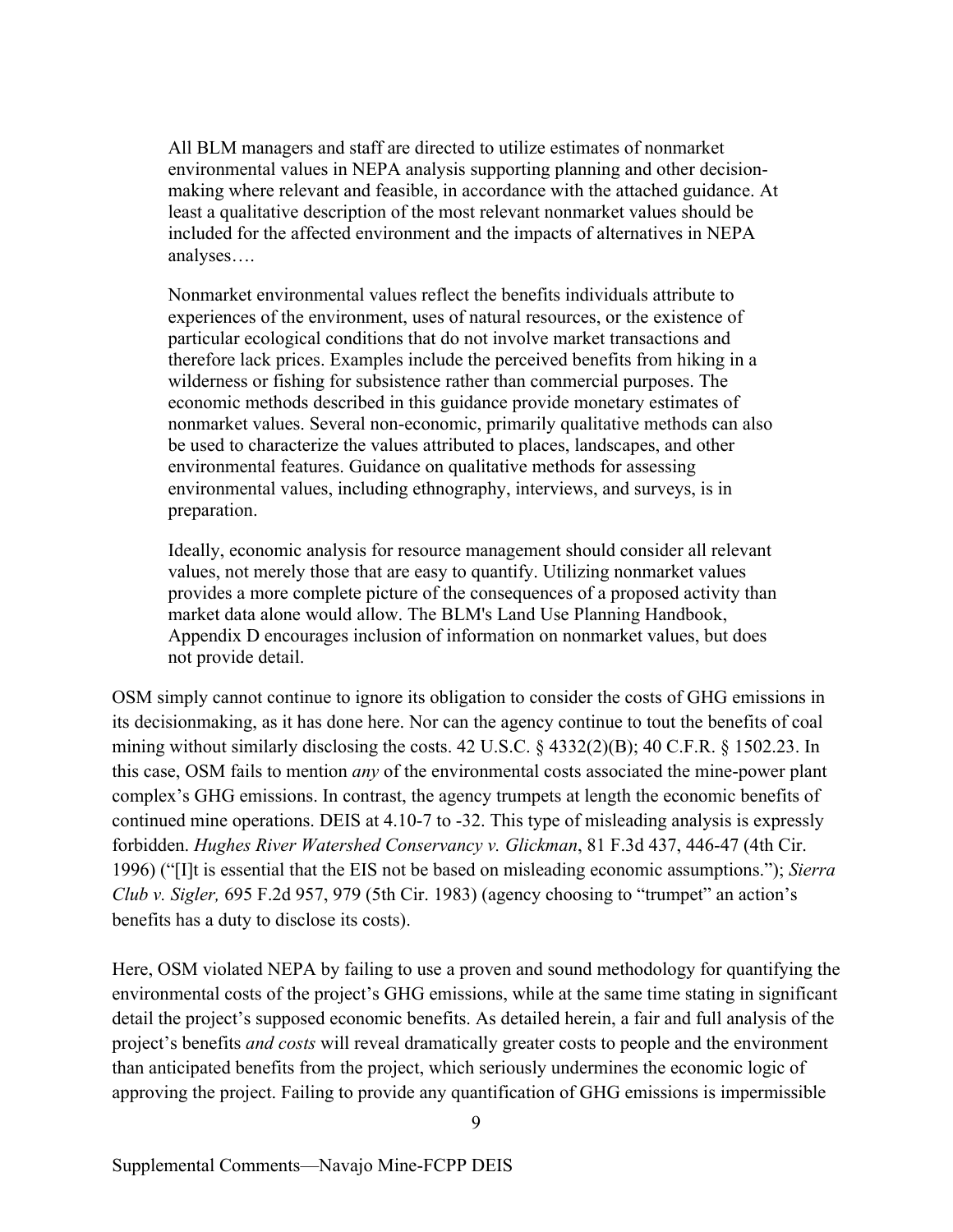according to the agency's multiple legal obligations, including NEPA, EO 12866, as well as BLM's own policy IM No. 2013-131.

### **2. Proposed Ozone Standards**

As noted in the Conservation Groups' previous comments, the DEIS's analysis of ozone fails to meet the most basic threshold of rational analysis. The DEIS omits the most recent air-quality data, employs an erroneous baseline, and uses inaccurate models. Ultimately, the DEIS's concludes that the "Proposed Action"—25 additional years of air pollution from the mine-powerplant complex—"would not result in major adverse effects to air quality." DEIS at 4.1-107. This conclusion is based in part on the agencies' determination that San Juan County and the surrounding Four Corners Area are in attainment of national ambient air quality standards (NAAQS). DEIS at 4.1-85 ("Attainment of primary NAAQS is protective of public health, including sensitive receptors…; therefore, impacts in the short- or long-term operation of the FCPP or Navajo Mine are estimated to be minor."). U.S. EPA's recent proposal to revise NAAQS for ozone negates the DEIS's reasoning: current ozone NAAQS are *not* protective of public health, and San Juan County and the surrounding areas are *not* in attainment of EPA's proposed revised NAAQS for ozone.

Ozone has long been recognized to cause adverse health effects. Short term exposure to ozone causes multiple negative respiratory effects, from inflammation of airways to more serious respiratory effects that can lead to use of medication, absences from school and work, hospital admission, emergency room visits, and chronic obstructive pulmonary disease (COPD). Respiratory harm from ozone exposure, even at current standards, can harm healthy people. The impacts are much more serious for people with lung disease, such asthma. Long-term exposure to elevated levels of ozone results in numerous negative harmful effects, such as permanent lung damage and abnormal lung development in children. Long-term exposure may also increase risk of death from respiratory problems. Short- and long-term exposure to elevated levels of ozone can also harm people's hearts and cardiovascular system. *See* 79 Fed. Reg. 75234-311.

On December 17, 2014, EPA published a proposal to revise NAAQS for ozone to 65 to 70 parts per billion (ppb) from the current 75 ppb. National Ambient Air Quality Standards for Ozone, 79 Fed. Reg. 75234 (Dec. 17, 2014). This decision was driven by significant recent scientific evidence that the current standard of 75 ppb does not adequately protect public health and that ozone concentrations as low as 72 ppb can cause respiratory harm to young, healthy adults following exposure for less than eight hours. *Id.* at 75249-311 (citing controlled human exposure studies documenting adverse effects to lung function from ozone concentrations of 60 ppb and 72 ppb and epidemiologic panel studies documenting short- and long-term respiratory harms in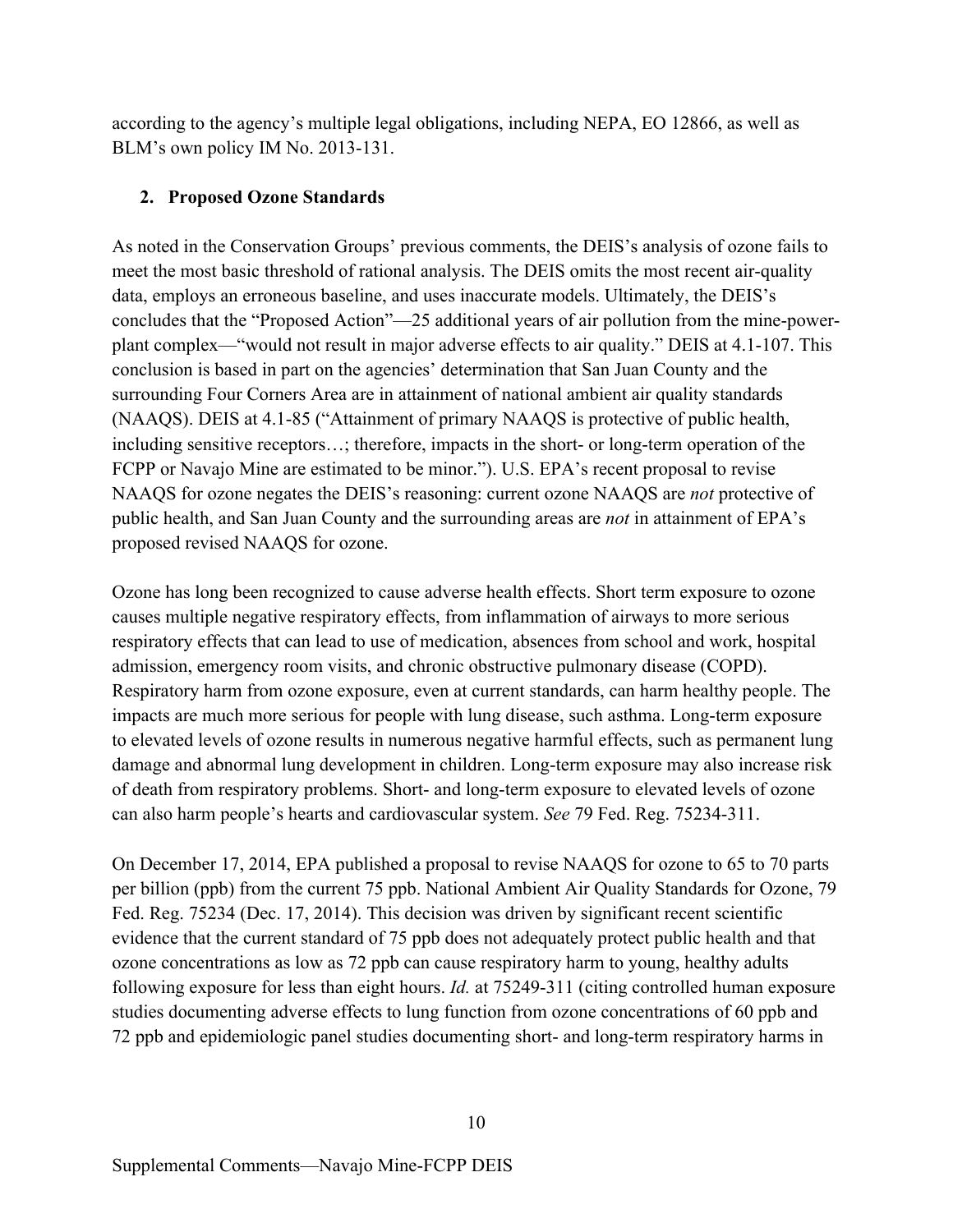cities that meet the 75 ppb ozone standard).<sup>15</sup> Recent studies have also documented decreased lung functioning and airway inflammation in young, healthy adults at ozone concentrations as low as 60 ppb; these effects, if repeated, can lead to more serious respiratory impairments. *Id.* at 75280, 75305.

Studies have documented "significant associations with respiratory emergency department visits with children and adults" in places—like San Juan County—that met the current standard of 75 ppb, but would not have met the proposed standards of 65-70 ppb. *Id.* at 75283-85, 75307 (citing Mar and Koenig, 2009; Dales et al., 2006). The existing standard is plainly insufficient to protect children with asthma and members of other sensitive groups. *Id.* at 75285-87. These impacts will be exacerbated by the worsening impacts of climate change. *Id.* at 75242.

In short, the best science shows that the 75 ppb standard is inadequate to protect public health: "the respiratory effects experienced following exposures to  $O_3$  concentrations lower than 75 ppb could be adverse to some individuals, particularly if experienced by members of at risk populations (*e.g.*, people with asthma, children)." *Id.* at 75280.<sup>16</sup>

Revision of the ozone standard from 75 ppb to 65 or 70 ppb is expected to lead to "meaningful reductions in mean premature mortality." *Id.* at 75308. The Clean Air Scientific Advisory Committee (CASAC) has noted that even a reduced standard of 70 ppb may not be sufficient to protect public health with an adequate margin of safety, and that a standard as low as 60 ppb would be scientifically justified. *Id.* at 75309-10. CASAC concluded that adverse respiratory effects "almost certainly occur" at lower levels for potentially at risk populations, such as children, the elderly, and people with asthma, people who are active or work outdoors, and people with lung diseases such as COPD. *Id.* at 75305. Thus, a lower level is necessary in order to protect the broader population. *Id.* This last point is particularly relevant for San Juan County, which has a particularly vulnerable population with high incidence of respiratory disease:

San Juan County has a higher incidence of chronic lower respiratory disease (CLRD) comprised of chronic bronchitis, asthma, and emphysema compared to New Mexico or the rest of the United States. Another study found that elevated levels of ozone in San Juan County were linked to incidence of asthma-related medical visits. The study found that San Juan County Residents are 34 percent

 <sup>15</sup> Brown et al., 2008; Kim et al., 2011; Schelegle et al., 2009; Adams 2002; Adams 2008; Brunekreef et al., 1994; Spektor et al., 1988a; Ulmer et al., 1997; Gielen et al., 1997; Mar and Koenig, 2009.

 $16$  This has clearly long been the case for San Juan County, where, despite meeting ozone NAAQS, the local population suffers from significant incidence of respiratory disease. DEIS at 4.17-4.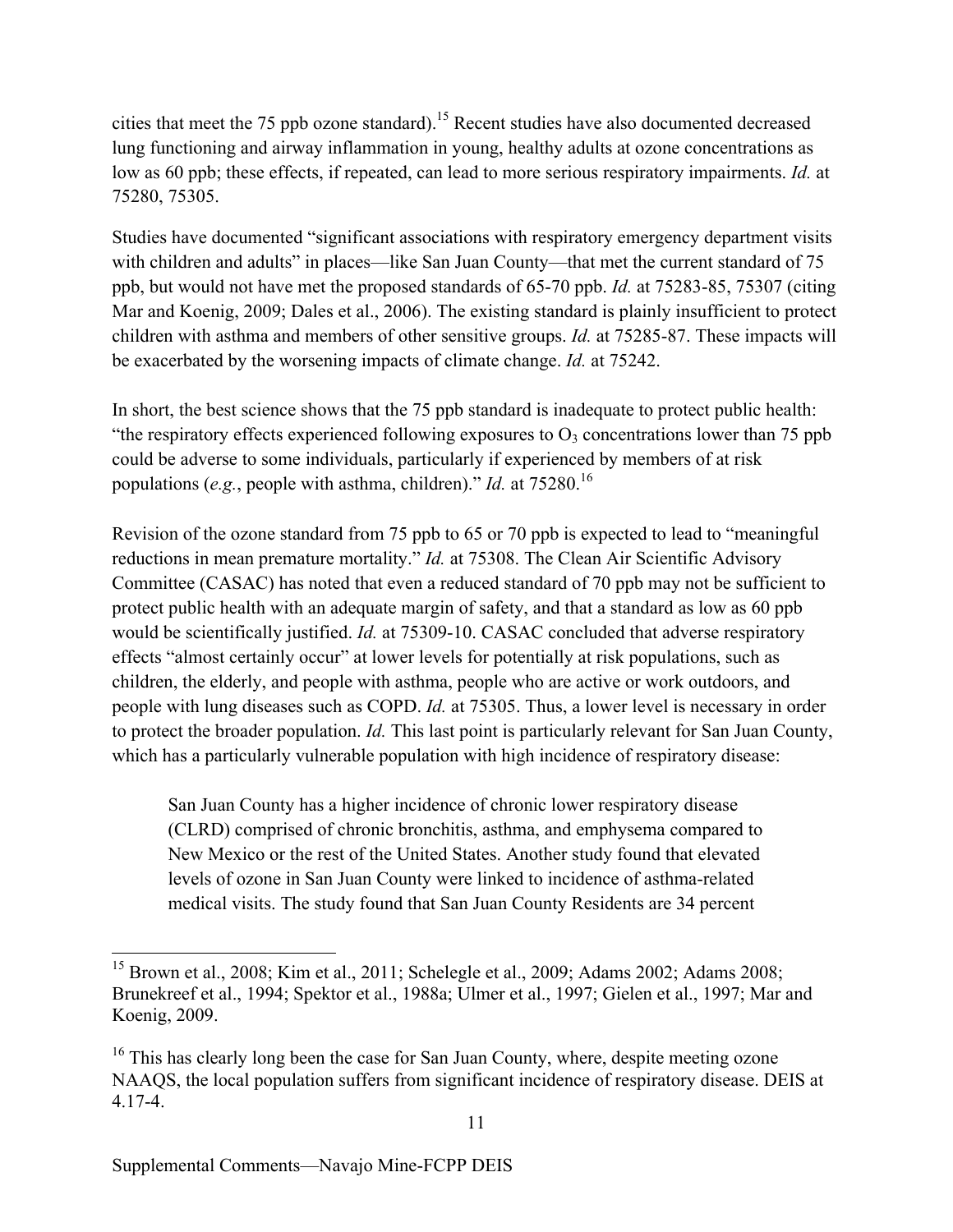more likely to have asthma-related medical visits after 20 parts per billion increases in local ozone levels.

## DEIS at 4.17-4.

Under EPA's proposed revised ozone standard, San Juan County, and adjacent counties in Utah and Colorado would be in nonattainment. *See* Map 1 below.17 This conclusion is supported by the most recent monitoring data from the Four Corners Region, as shown in the report prepared by Victoria Stamper submitted with the Conservation Groups' prior comments. Table 1 of that report shows the 4th maximum 8-hour ozone concentrations for nine monitoring stations between 2011 and 2013 ranging 67 to 74 ppb. These recordings are, notably, significantly higher than the earlier concentrations from 2009 to 2011 used in the DEIS. However, even using the lower 2009-2011 figures, every station would document ozone concentrations shown to be harmful to human health, and all but two would exceed EPA's proposed ozone standard of 65 ppb. Some would even exceed the higher standard of 70 ppb. DEIS at 4.1-32 to -33; DEIS tbl. 4.1-10. And, as mentioned, it is clear that the elevated ozone levels in San Juan County and surrounding area are causing significant respiratory problems to the people who live there.





<sup>&</sup>lt;sup>17</sup> This map is available at: http://www.epa.gov/groundlevelozone/actions.html (follow "Interactive Ozone Maps and Tables" hyperlink).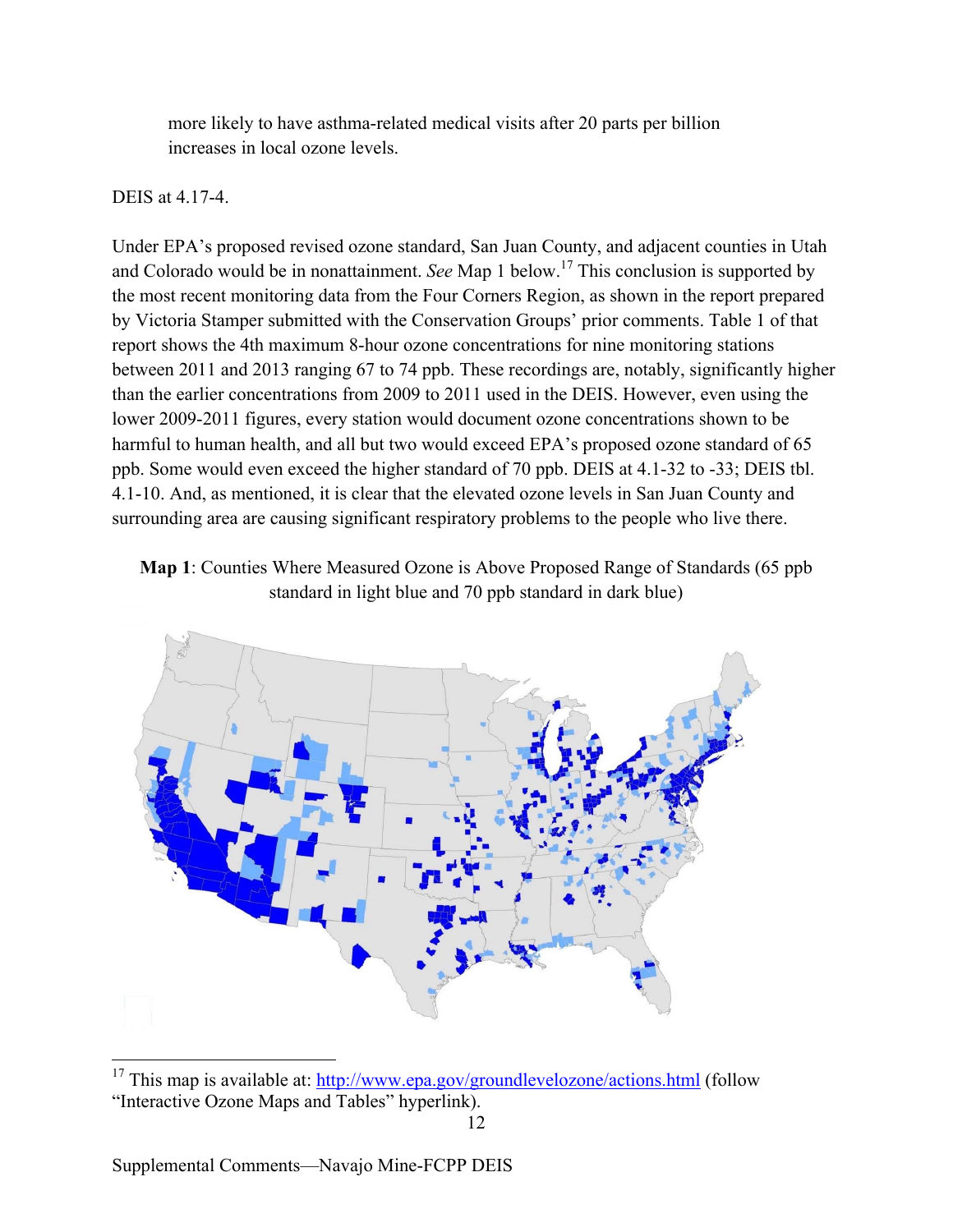NEPA imposes on federal agencies a continuing duty to supplement draft or final environmental impact statements in response to significant new circumstances or information relevant to environmental concerns and bearing on the proposed action. *Idaho Sporting Cong., Inc. v. Alexander*, 222 F.3d 562, 566 n.2 (9th Cir. 2000); 40 C.F.R. § 1502.9(c)(1)(i). Here, EPA's proposal to revise ozone standards, as well as the science supporting the revision constitute new circumstances and information, which OSM must take account of in its final EIS. The DEIS's conclusions regarding ozone rest entirely on its determination that the area meets the existing NAAQS for ozone and that the existing NAAQS are sufficient to protect public health. EPA's proposed revision of the ozone NAAQS and the abundant science supporting the proposal plainly demonstrate that the current NAAQS are not sufficient to protect public health and San Juan County would not be in attainment of standards that would be sufficient to protect public health. Accordingly, the ozone analysis must be revised. Further, the DEIS's analysis of ozone neglects to address and consider that the impacts of climate change will worsen ozone pollution.

#### **3. Four Corners Methane Hotspot**

The DEIS analysis of the climate change impacts of the proposed project is inadequate. Here we focus on methane emissions, which, in the San Juan Basin, have created the largest regional concentration of methane in the country. Methane is a major climate pollutant with a dramatically greater climate impact than  $CO<sub>2</sub>$ , with global warming potentials 86 times greater over a 20-year time span and 34 times greater over a 100-year time span.<sup>18</sup> The DEIS must consider the proposed project in terms of the absolute amount of methane that would be emitted and in terms of the contribution of the proposed project to cumulative basin-wide methane emissions. It also must consider alternatives for avoiding or mitigating the climate change impacts of the proposed project.

In September 2014, scientists from the University of Michigan, NASA's Jet Propulsion Laboratory, Los Alamos National Laboratory and California Institute of Technology published the results of a study (the "hot spot" study) of atmospheric methane concentrations in the U.S.<sup>19</sup> The study analyzed methane concentrations at a regional-scale using both space-based<sup>20</sup> and

 <sup>18</sup> G. Myhre et al., *Anthropogenic and Natural Radiative Forcing, in Climate Change 2013: The Physical Science Basis*, Contribution of Working Group I to the Fifth Assessment Report of the Intergovernmental Panel on Climate Change IPCC, Cambridge Univ. Press (2013) Table 8.7 at 714 (attached as Exhibit 14).

<sup>19</sup> Eric Kort et al., *Four Corners: The largest US methane anomaly viewed from space*, Geophysical Research Letters (2014), (attached as Exhibit 15).

 $20$  Spaced-based observations were made using the Scanning Imaging Absorption Spectrometer for Atmospheric Chartography, an imaging spectrometer carried on the European Space Agency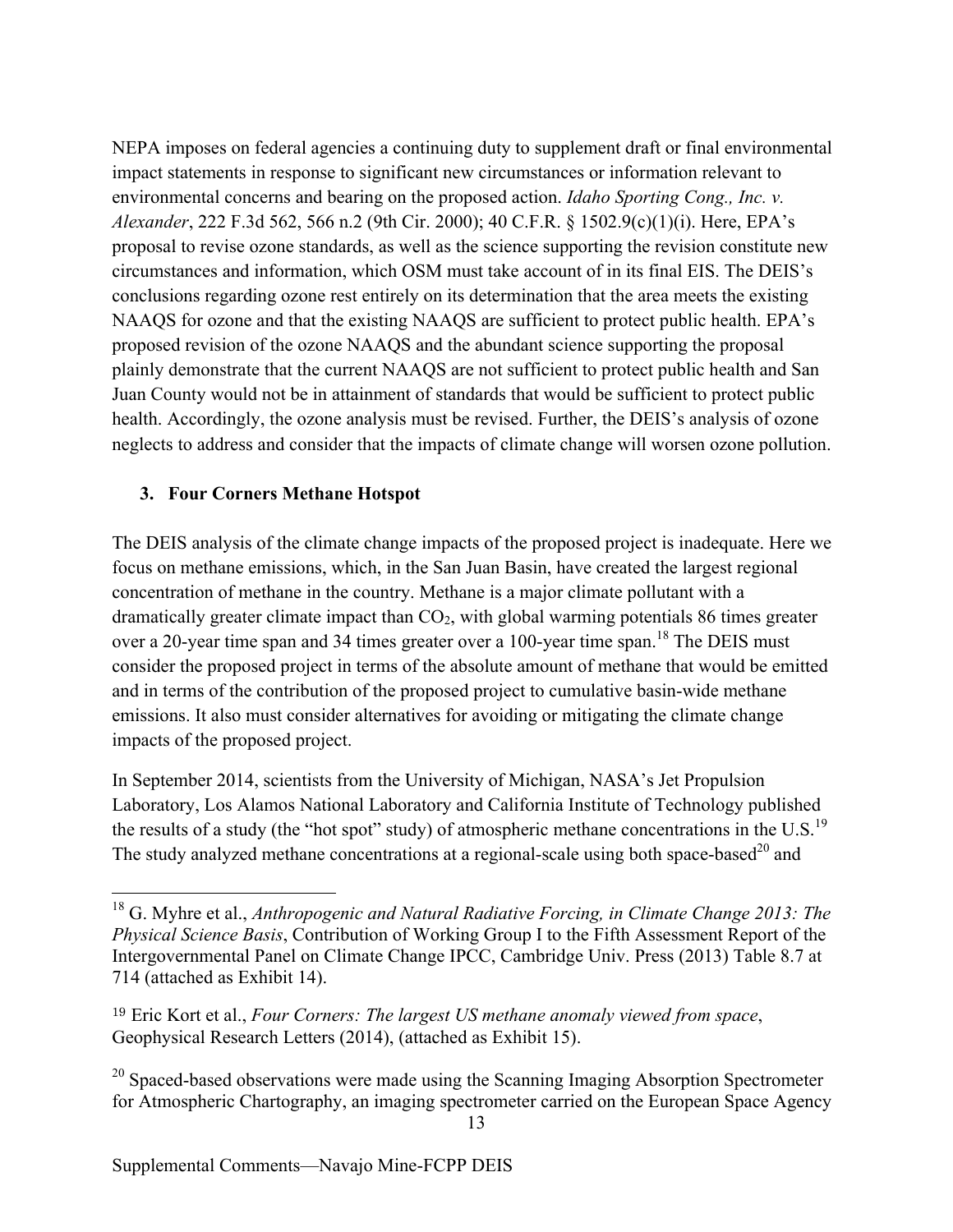earth-based measurements. *See* Kort *et al.*, at 4.<sup>21</sup> The two methods yielded consistent results. The study found that the largest concentration of methane in the U.S. occurs in the Four Corners region and is centered in the San Juan Basin, as shown below.



*This map, from the study published Oct. 9 in Geophysical Research Letters, shows anomalous U.S. methane emissions averaged from 2003 to 2009 as detected by a European Space Agency satellite. Credit: American Geophysical Union*

This methane "hot spot" persisted from 2003 to 2009, the period of the study. According to the authors:

There are extensive gas, oil, coal, and coalbed CH<sub>4</sub> harvesting activities in the region southeast of Four Corners, centered on the San Juan Basin in New Mexico, along with associated gas processing and compressing facilities. This basin has been particularly important as a source of coalbed CH<sub>4</sub> production. The San Juan Basin has been the largest coalbed  $CH_4$  production site in the U.S., with cumulative production in the 1990's exceeding all other U.S. coalbed CH4 production combined [citation omitted]. Kort *et al*., at 3.

The authors conclude: "The persistence of this CH<sub>4</sub> signal from 2003 onward indicates that this source is likely from established gas, coal and coalbed methane mining and processing." *Id.* at 1. According to the NM Oil Conservation Division, there are roughly 20,000 active oil and gas

satellite that measures trace gases in the troposphere and stratosphere. *See* European Space Agency, *Sciamachy,* available at: https://earth.esa.int/web/guest/missions/esa-operational-eomissions/envisat/instruments/sciamachy.

<sup>21</sup> Ground-based observations utilized a spectrometer operated by Los Alamos National Laboratory located near the Four Corners from the Total Carbon Column Observing Network (TCCON) for 2011 and 2012.

 $\overline{a}$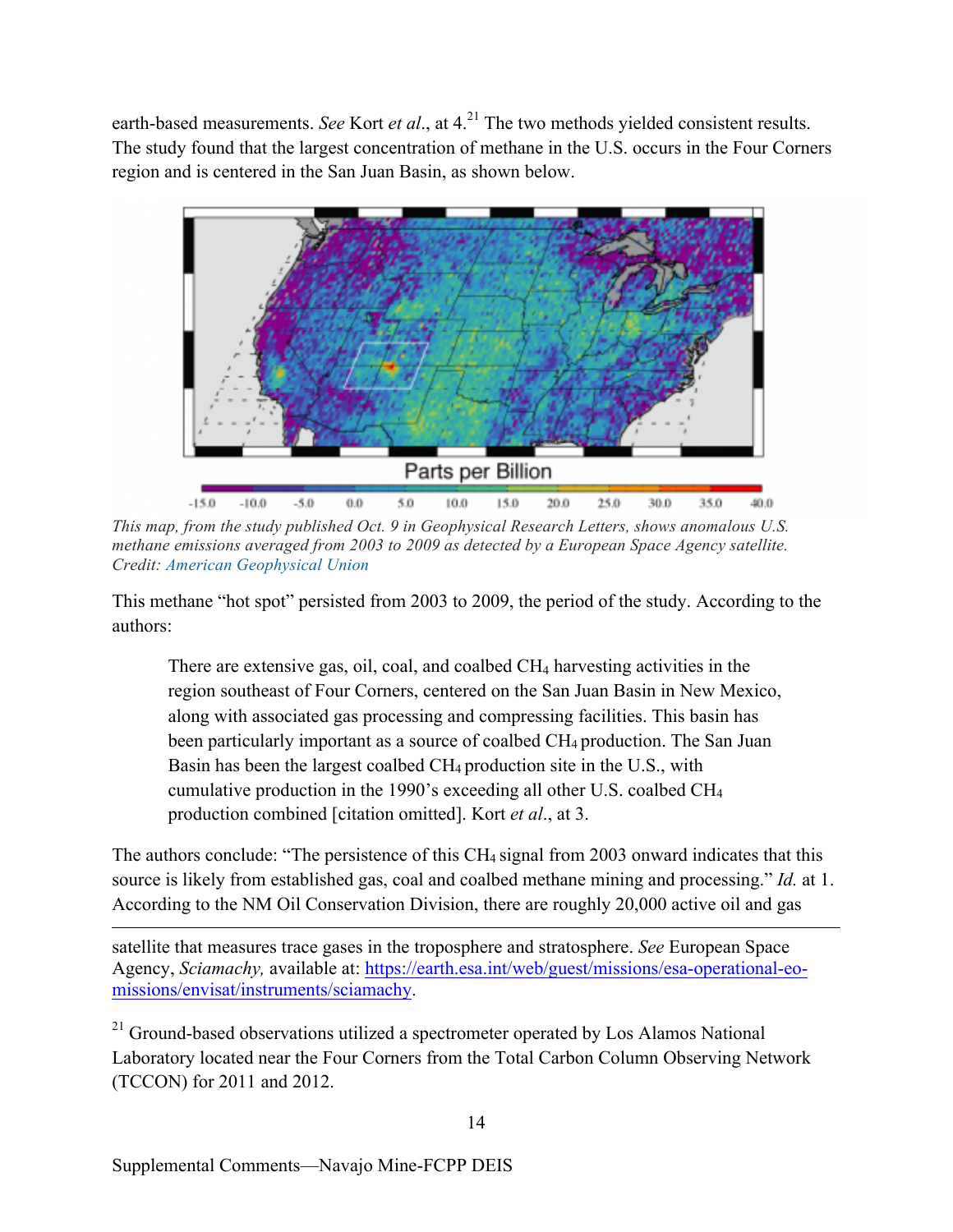wells in the basin, numerous compressors, and four large gas-processing facilities.<sup>22</sup> There are also thousands of miles of gas pipelines, one underground coalmine, and two surface coalmines operating in the San Juan Basin.

According to the authors, total oil and gas methane emissions in the Basin that have been reported to the U.S. EPA Greenhouse Gas Reporting Program (GHGRP) were 330,000 metric tons for 2012.<sup>23</sup> Reported methane emissions have grown by over 10% with a total for 2013 of almost 370,000 metric tons. As noted by the authors, these are likely underestimates, because the GHGRP has a reporting threshold for facilities of  $25,000$  metric tons  $CO<sub>2</sub>e$  equivalent. Therefore a large but unquantified number of methane emissions sources below the threshold do not report.

The "hot spot" study conducted simulations of methane emissions for the region for 2012 to estimate what emissions rate would correspond to observed atmospheric methane concentrations. The simulations resulted in average methane emissions from all sources in the San Juan Basin of 590,000 metric tons per year. This level of emissions represents an exceptionally large share of total natural gas methane emissions identified in the U.S. Greenhouse Gas Inventory.<sup>24</sup> That is:

This value is 1.8 times greater than GHGRP [EPA Greenhouse Gas Reporting Program] reported emissions for the region …The most recent U.S. EPA inventory released in 2013 estimates total U.S. emissions associated with natural gas as 7.7 Tg CH4/yr (for 2008, U.S. Environmental Protection Agency [2013]). If the U.S. EPA inventory is accurate, this suggests that the Four Corners region is responsible for the equivalent of almost 10% of U.S. CH4 emissions from natural gas systems [reference to figure omitted]. In this case, compared to estimated emissions from natural gas systems, coal mining, and petroleum systems combined, the Four Corners region alone represents almost 5% of total U.S. emissions for those sectors [reference to figure omitted]. Kort *et al*., at 3.

According to GHGRP data, the major emissions sources creating the "hot spot" are oil and natural gas operations, coal mining, electric generation and landfills.<sup>25</sup> The 2013 reported

 <sup>22</sup> *See* New Mexico Oil Conservation Division, OCD Permitting Database, available at: https://wwwapps.emnrd.state.nm.us/ocd/ocdpermitting/Data/Wells.aspx.

<sup>23</sup> *See* EPA Greenhouse Gas Reporting Program, available at: http://www.epa.gov/ghgreporting/.

<sup>24</sup> EPA, *Inventory of U.S. Greenhouse Gas Emissions and Sinks: 1990–2012 (April 2014)*, available at: http://www.epa.gov/climatechange/ghgemissions/usinventoryreport.html (attached as Exhibit 16).

<sup>25</sup> EPA GHGR, *2013 Greenhouse Gas Emissions from Large Facilities*, available at: http://ghgdata.epa.gov/ghgp/main.do. Reported emissions for the oil and gas sector are by basin.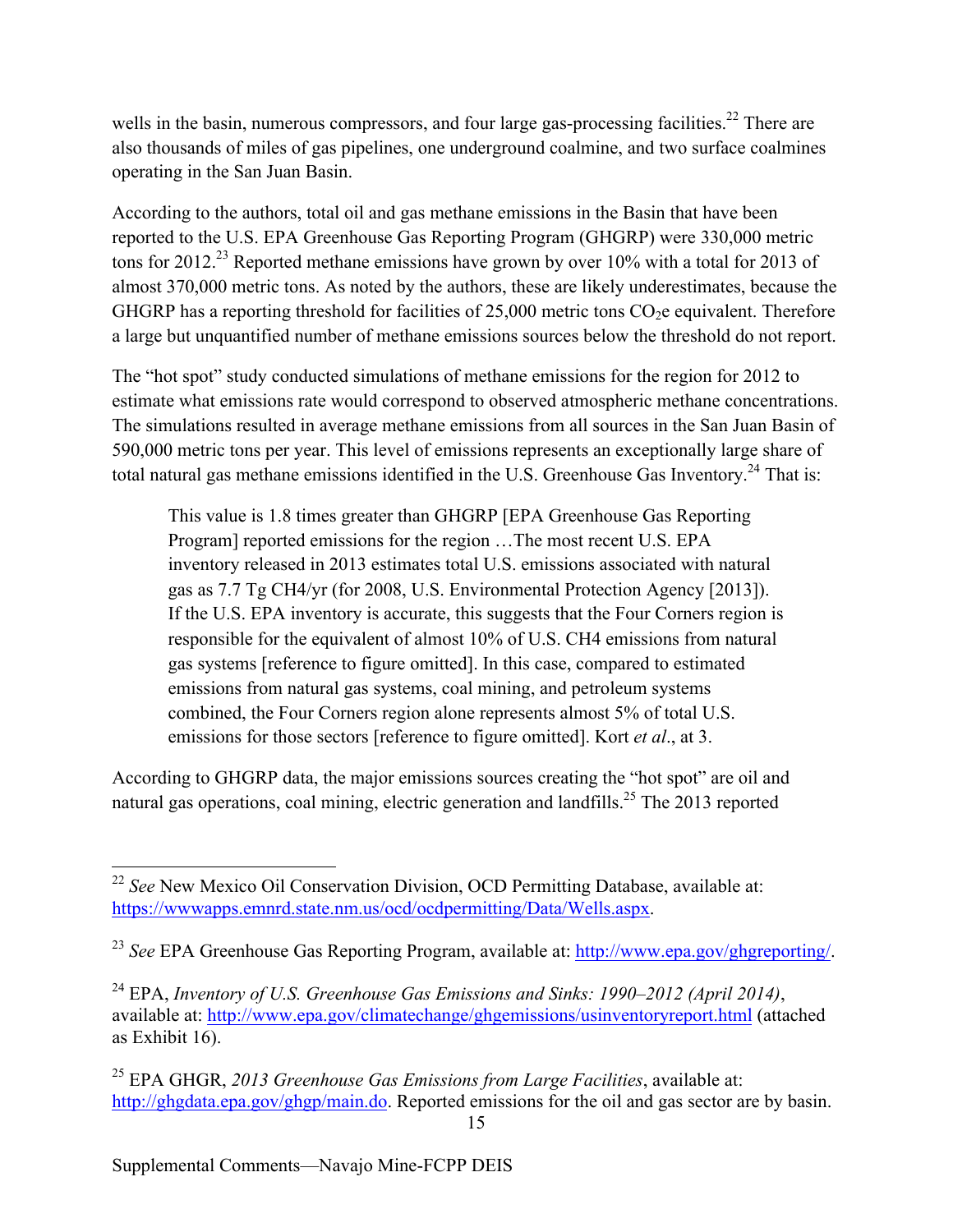emissions are shown in Table 1 below.

|                                      | 2013 Methane  |
|--------------------------------------|---------------|
|                                      | Emissions     |
|                                      | (metric tons) |
| San Juan Basin Oil and Gas           | 327,670       |
| <b>Stationary Combustion Sources</b> | 66            |
| Coal Mines (San Juan Mine only)      | 32,514        |
| <b>Electricity Generation</b>        | 2,825         |
| Landfills                            | 6,136         |
| <b>TOTAL</b>                         |               |
|                                      | 369,211       |

#### **Table 1. Major Methane Emissions Sources for the San Juan Basin**

The major sources of methane emissions from the oil and gas sector reported to the GHGRP are pneumatic devices (45%), liquids unloading (33%) and fugitive emissions (14%).<sup>26</sup> Venting and fugitive methane from associated gas production will also increase significantly as Mancos shale oil production grows, unless associated gas can be routed to gathering systems and sales lines. The major sources of methane emissions from surface coalmines include the coal excavated and processed during mining activities, the coal and other gas bearing strata in the overburden and/or underburden exposed by mining activities, and the overburden coal excavated and stored on site in waste piles. $27$ 

According to the DEIS, methane emissions forecast for the proposed project are estimated at 2,747 metric tons/yr. DEIS, Table 4.2-11 at 4.2-15. We believe that this estimate is significantly lower than the emissions that can be expected from the mine and the proposed action.

Underground coal mines with methane emissions above the GHGRP reporting threshold must report to the GHGRP, but surface mines, including the Navajo Mine, are exempt. Nevertheless, an independent estimate of methane emissions from the Navajo Mine can be derived from coal mining methane emissions reported to the GHGRP and estimates calculated using information

 $\overline{a}$ The other sectors are based on methane emissions reported for the 9 counties within the San Juan Basin.

<sup>26</sup> *See* Western Environmental Law Center, *Comments submitted to BLM re: Methane Forum*  (attached as Exhibit 17).

<sup>27</sup> *See* U.S. Surface Coal Mine Methane Recovery Project Opportunities (2008), available at: http://www.epa.gov/coalbed/docs/cmm\_recovery\_opps\_surface.pdf (attached as Exhibit 18).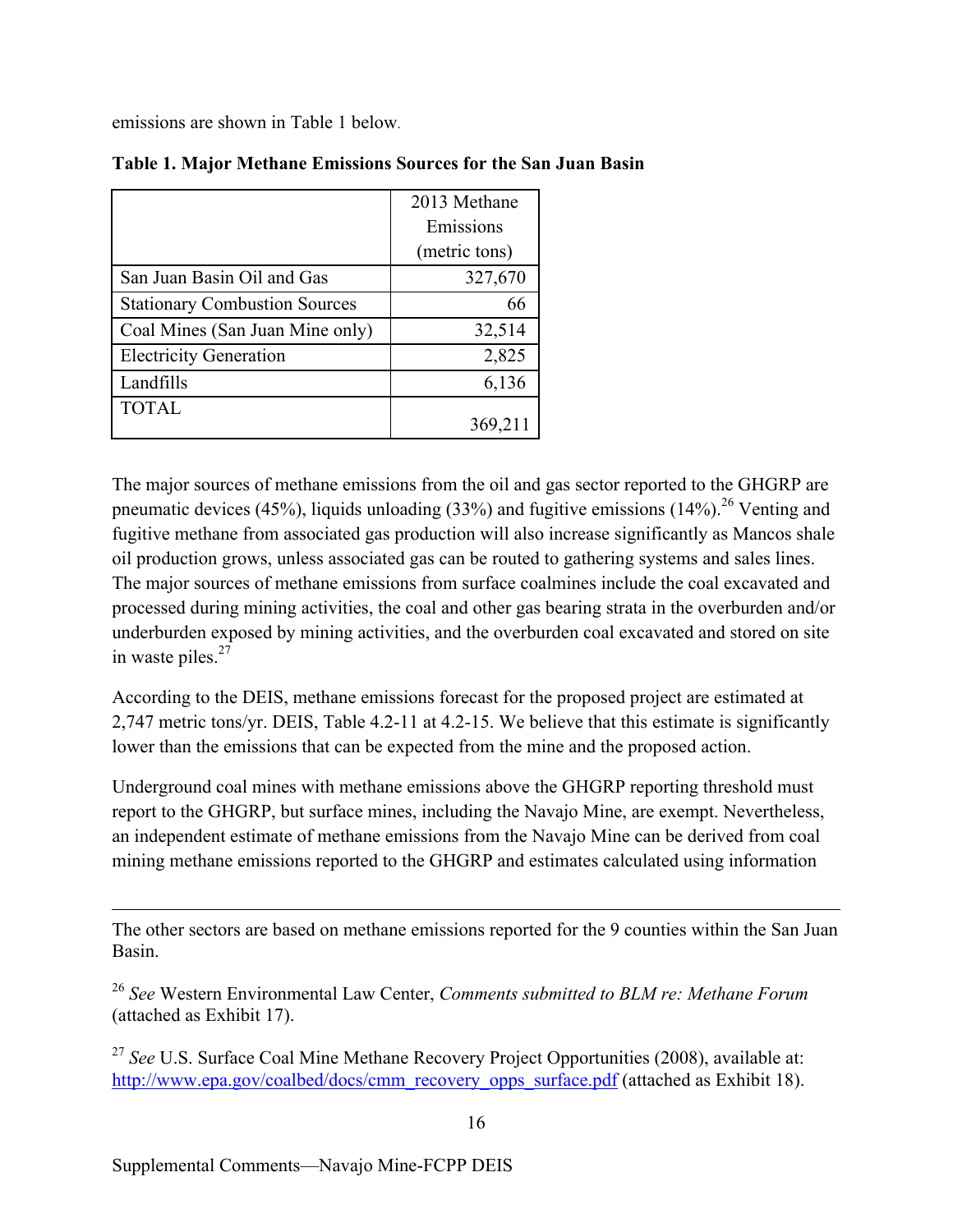from the EPA's GHG Inventory.<sup>28</sup> The 2014 U.S. Inventory methane emission factors (i.e., methane emissions per ton) for surface mines in the San Juan Basin<sup>29</sup> applied to the 2013 minespecific production figures<sup>30</sup> yield emissions for the Navajo Mine of 2,385 metric tons, roughly 14% lower than the DEIS estimate.

To evaluate this estimate, we compared methane emissions for the San Juan Mine, using the 2014 Inventory underground mine methane emissions factor<sup>31</sup> and 2013 production which yields mine methane emissions of 16,022 metric tons. This is less than half of the reported emissions of 32,514 metric tons. To address this discrepancy, we re-calculated emissions factors for underground (328 vs. 139 ft<sup>3</sup>/ton) and surface mines (40.4 versus 17 ft<sup>3</sup>/ton) based on the most recent national emissions and production figures.<sup>32</sup> Applying these updated emissions factors yields San Juan emissions of 37,845 metric tons and Navajo Mine emissions of 5,668 metric tons.

Scaling down the Navajo Mine estimate by the 14% over-estimate for the San Juan Mine yields an estimate for Navajo Mine emissions of 4,870 metric tons. This is a significant amount of emissions, representing over 1% of the total methane emissions in the San Juan Basin. It is equivalent to the carbon emissions from over 131 million pounds of coal burned or 11,000 homes' energy use for one year, or the annual GHG emissions from 26,000 passenger vehicles.<sup>33</sup> While the 2,385 metric ton estimate may be considered a lower bound, we believe the 4,870 metric ton estimate, taking into account the underestimate of San Juan Mine emissions and based

<sup>30</sup> Energy Information Administration, *Annual Coal Report 2013*, Table 9, available at: http://www.eia.gov/coal/annual/pdf/table9.pdf (attached as Exhibit 19).

<sup>31</sup> Emissions factors used in the 2014 U.S. Inventory are based on a 1986 U.S. DOE report.

 $32$  The updated emissions factors were calculated as follows: Total national 2014 GHG Inventory methane emissions for underground and surface mining and post mining (metric tons) were converted to cubic feet and then divided by total national production (short tons) to obtain emissions factors for each type of mining in cubic feet/short ton. These were then multiplied by San Juan and Navajo mine 2013 production (short tons) to obtain total mine emissions (cubic feet). These totals were then converted back to metric tons for comparison to the estimates using the 2014 Inventory, the GHGRP, and the DEIS.

<sup>33</sup> *See* EPA, *Greenhouse Gas Equivalencies Calculator*, available at: http://www.epa.gov/cleanenergy/energy-resources/calculator.html#results.

 <sup>28</sup> *See* EPA, *GHG Inventory* at 3-47 to -48.

<sup>29</sup> *See* EPA, *GHG Inventory* Table A-121 (Methodological Descriptions for Additional Source or Sink Categories, Coal Underground, Surface and Post-Mining CH<sub>4</sub> Emission Factors (ft<sup>3</sup>/Short Ton).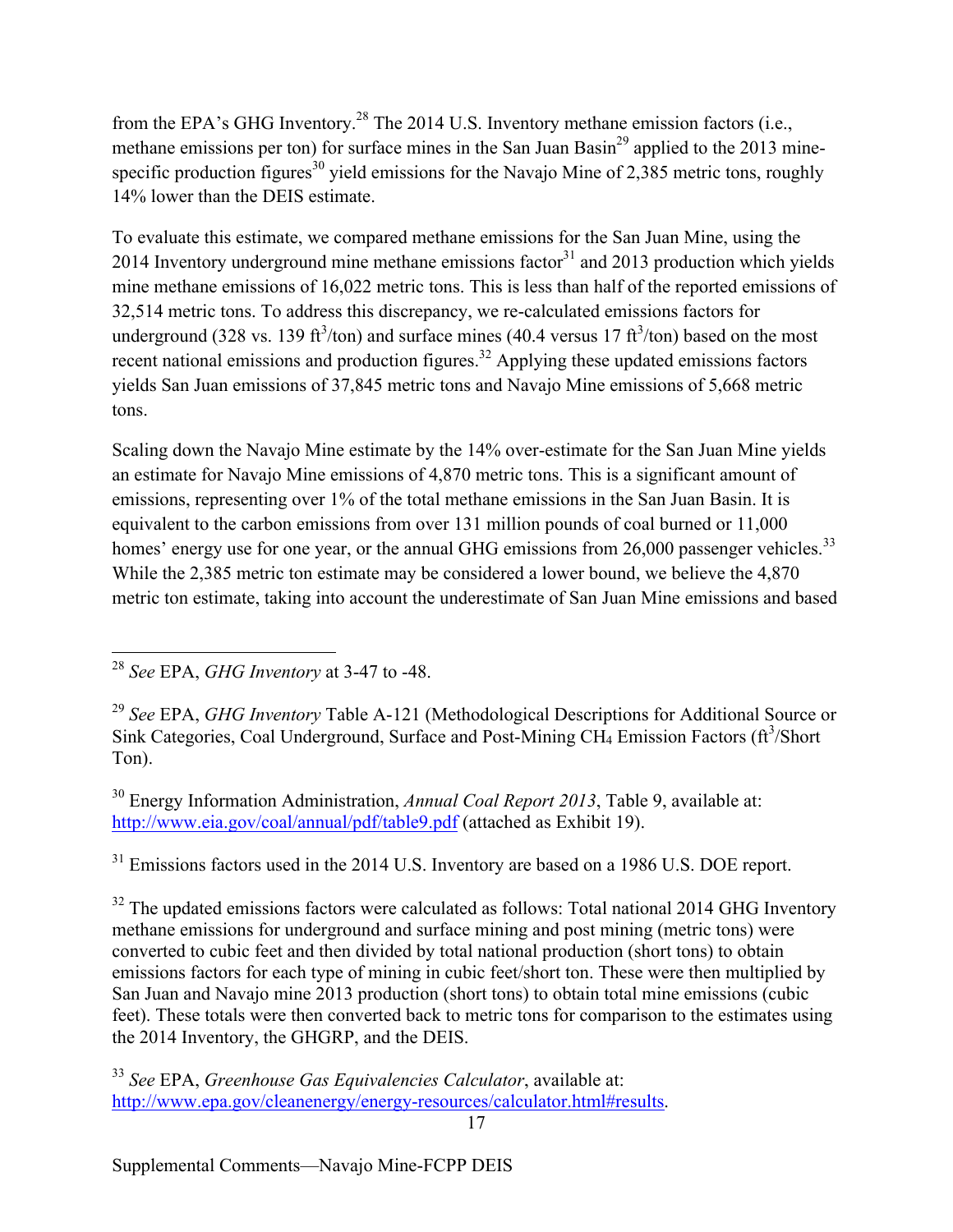on updated emissions factors, to be more accurate. This level of emissions must be addressed in the DEIS.

Finally, the DEIS also provides a visual perspective on the extreme concentration of energyrelated facilities in the Basin. These facilities include electric power generation, surface and underground coal mining, oil and gas drilling, processing and refineries, as well as a very large area of oil and gas exploration on BLM lands. *See* DEIS at 4.18-33 (Figure 14.8-1).

Given this supplemental information, the agency must give additional consideration to methane emissions from the proposed project, their contribution to the regional methane "hot spot," their potential climate change impacts, and alternatives available to avoid or mitigate these impacts, including, for example, pre-mining methane drainage.

## **4. Final Coal Ash Rule**

On December 19, 2014, EPA promulgated its final rule governing coal ash under the Resource Conservation and Recovery Act (RCRA). While the agency opted not to treat coal ash as hazardous waste under subtitle C, it did establish mandatory federal regulations under subtitle D. Contrary to the statement in the DEIS that a rule under subtitle D "would not apply on tribal lands," DEIS at 4.15-5, the final rule is a mandatory federal requirement applicable to the minepower-plant complex. The final rule contains requirements intended to prevent catastrophic impoundment failures, protect ground water. It also contains mandatory operating criteria and record keeping and reporting requirements. Coal ash impoundments that do not comply with these rules are considered open dumps and subject to enforcement action by states and citizens.

The DEIS declines to address any potential requirements of the coal ash rule (which was only in draft form upon the issuance of the DEIS), beyond stating that the mine and power plant will comply with EPA's requirements. However, now that the rule has been finalized, OSM must address if and how the power plant will comply with this rule. 40 C.F.R. § 1502.25(b); *id.*  $§ 1502.9(c)(1)(i)$  (duty to supplement).

First, OSM must determine whether the existing coal ash impoundments are located at least five feet above any aquifer. 40 C.F.R. § 257.60(a). The coal ash rule requires owners and operators of ash impoundments to demonstrate compliance with this rule. *Id.* § 257.60(b)-(c). If APS cannot demonstrate compliance with this requirement, it must close the impoundment. *Id.* at  $\S 257.60(c)(4)$ . If the impoundment closes, it is not clear (and the EIS must consider) where additional coal ash will be placed. The DEIS largely fails to characterize the groundwater movement through the existing impoundments. There are strong indications that leakage from Morgan Lake are saturating portions of the impoundments, leaching pollutants, and then discharging to the Chaco River and alluvium. For example, a hydrograph included in APS's Groundwater Monitoring Data (2013) indicates that groundwater from Morgan Lake flows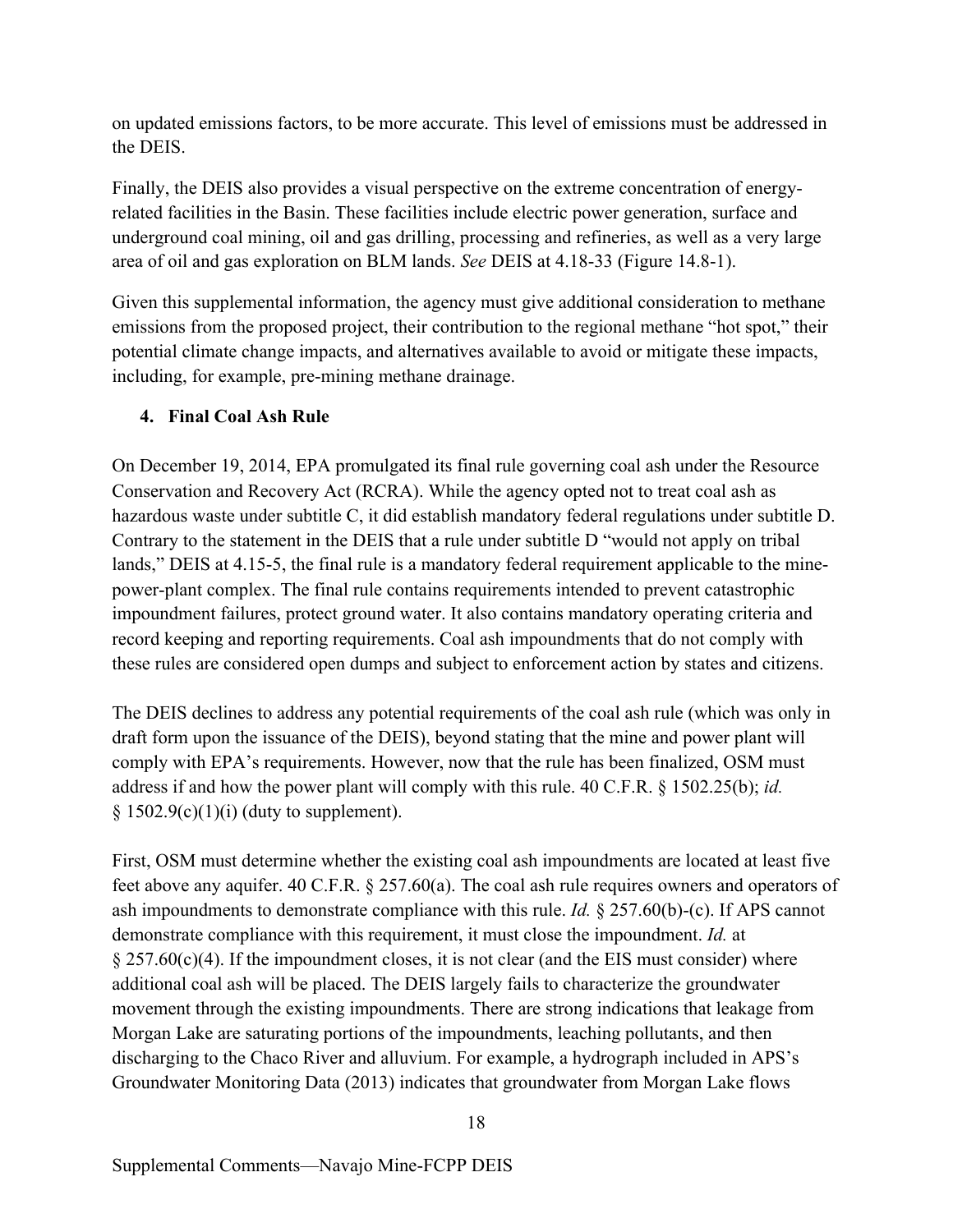through current and former ash disposal sites. Further, OSM's CHIA for the proposed mine expansion found increased levels of boron, chloride, fluoride, nitrate, selenium, sulfate, TDS, and conductivity" in the Chaco River downstream from the coal ash impoundments. CHIA at 82. These closely mirror the parameters that EPA uses as indicators of water contamination from coal ash: "boron, chloride, conductivity, fluoride, pH, sulfate, sulfide, and total dissolved solids." Final Rule at 344; *see also* 40 C.F.R. § 257 appx. III. It is telling that since 2011, APS has undertaken three major projects intended to "remediate" water pollution to the Chaco River from the coal ash impoundments: installation of extraction wells in 2011, construction of an intercept trench in 2011, and now a second intercept trench in 2013. DEIS at 4.5-57. In order to properly address the requirements of the coal ash rule, OSM must actually evaluate whether the coal ash impoundments are in fact located at least five feet above groundwater.

Similarly, the coal ash rule prohibits placement of coal ash from new or existing facilities in wetlands. 40 C.F.R. § 257.61(a). Owners and operators must demonstrate compliance with this requirement or else shutdown the impoundment. *Id.* § 257.61(c)(4)-(5). Here, the DEIS indicates that multiple wetlands surround the power plant and ash disposal facilities. DEIS fig. 4.5-7.

APS must also demonstrate that its coal ash waste impoundments are not located near fault areas, seismic impact zones, or unstable areas.  $40 \text{ C.F.R.}$   $\S § 257.61(a)$ , (b), (c)(4)-(5), 257.62(a), (b),  $(c)(4)-(5)$ ,  $257.62(a)$ ,  $(b)$ ,  $(c)(4)-(5)$ . The DEIS does not address whether there are faults or seismic impact zones in the vicinity of the power plant and coal ash waste impoundments. The DEIS must consider whether any seismic activity due to hydrologic fracturing operations or injection wells could impact the existing and proposed impoundments.

The final coal ash rule establishes mandatory requirements for liners for coal ash landfills. 40 C.F.R. § 257.70. New impoundments must have a composite liner that is at least 60-mil thick and be atop soil compacted to a specific density limiting transmission of water. *Id.* § 257.70(b). The DEIS contains no information about the design specifications of the proposed ash disposal units at the power plant. The final rule also provides that requirements for existing coal ash impoundments: the impoundment must have either a composite liner that is at least 60-mil thick or be compacted to a given density. *Id.* § 257.71. The DEIS provides the liner specifications for some of the existing impoundments, but not all. In particular, it appears that there are no liners in the upper retention sump, low-volume wastewater system decant cells, and low-volume wastewater ponds, even though each holds coal ash waste. DEIS tbl. 4.15-4. Each of these storage areas is currently in use. *Id.* The final EIS must address whether these storage areas comply with the design criteria of the final coal ash rule. If APS's existing impoundments do not meet these requirements, then they are subject to closure and the company will be required to find new ash impoundment sites.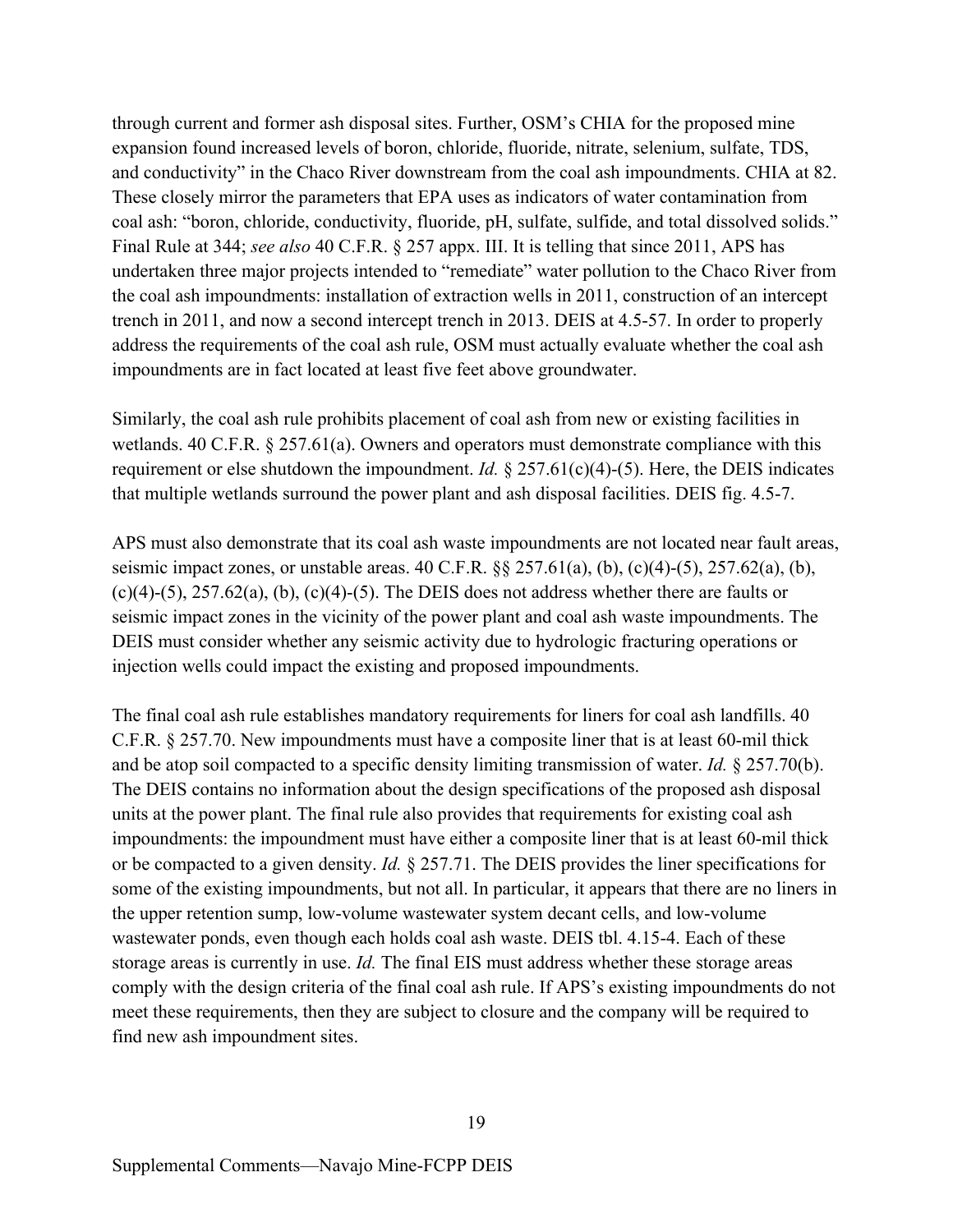The final coal ash rule requires owners and operators of ash waste impoundments that are considered to have significant hazard potential to have an emergency action plan (EAP). 40 C.F.R. § 257.73(a)(3). The ash impoundments at FCPP have been determined to have significant hazard potential. DEIS at 4.15-15. There is no indication in the DEIS that APS has an EAP. The final EIS must address this issue. The final ash rule also requires owners and operators of impoundments to compile and make publically available a history of the construction of the existing impoundments. 40 C.F.R. § 257.73(c). This information must be, but is currently not, included in the final EIS. Impoundment considered significant hazard potential must also have spillways sufficient to manage flow from a 1,000-year flood. There is no indication in the DEIS that the existing impoundments at the power plant have an adequate spillway. It must also have vegetated dikes. *Id.* § 257.73(d)(iv). Here, there appears to be some degree of vegetation on the dikes supporting the ash impoundment, DEIS fig. 4.5-7, but substantial portions of the dikes are unvegetated.

The coal ash rule also establishes various operating criteria, which must be addressed in the final EIS. This includes requirements for managing fugitive dust from coal ash waste units. 40 C.F.R. § 257.80. Owners and operators must develop dust control plans that implement dust control measures. *Id.* § 257.80(b). They must also prepare annual reports that address, among other things, all citizen complaints and resultant corrective measures. Historically, fugitive dust has been one of the major problems reported by citizens living near the mine and power plant. The final EIS must contain a detailed evaluation of the existing dust control measure, an analysis of their (in)adequacy, and should address which further measures will be necessary to adequately address this issue. OSM should specifically consider the impacts of fugitive dust in conjunction with the unhealthy air quality and the history of respiratory ailments in the region (as noted in the ozone discussion above). More intensive dust control measures may be required in light of the fragile pulmonary health of many residents in the area.

The final ash rule also requires owners and operators to implement run-on controls sufficient to prevent storm water from flowing onto ash impoundment sites during a 24-hour 25-year storm event. *Id.* § 257.81(a)(1). Similarly, there must be run-off controls sufficient to prevent discharge from ash impoundments from precipitation less than a 24-hour, 25-year storm. *Id.* § 257.81(a)(2). From the DEIS, it is altogether unclear whether the current ash impoundments are built to meet these standards. Ash impoundments with significant hazard potential, like that at the FCPP, must have adequate capacity to manage a 1,000 year flood. *Id.* § 257.82(a). There is no indication that the current impoundments have such capacity. The final EIS must address these issues.

OSM must also address the monitoring and corrective action requirements of the coal ash rule. In light of the numerous documented cases of ground and surface water pollution due to coal ash impoundments, EPA's new rule establishes provisions intended to protect ground and surface waters. The coal ash rule requires owners and operators of coal ash impoundments to implement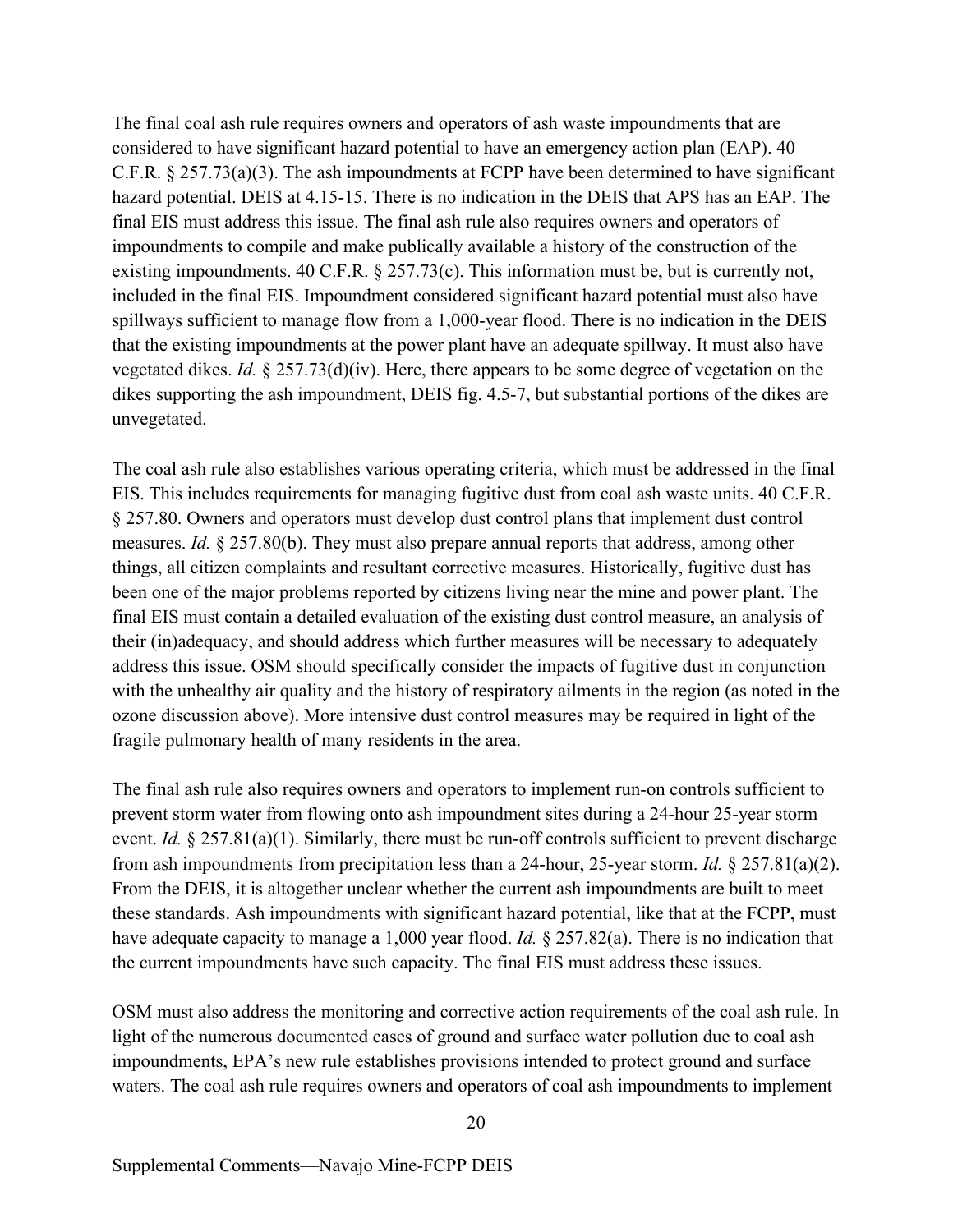a groundwater-monitoring program that is sufficient to detect whether pollution is leaching from existing impoundments into ground or surface waters. 40 C.F.R. §§257 90-98. If the monitoring system detects pollution of ground or surface water resulting the ash impoundments or landfills, corrective must follow. *Id.* § 257.90(c). If a leak is detected, the owner or operator must "immediately take all necessary measures to control the source(s) of release so as to reduce or eliminate, to the maximum extent feasible, further releases of contaminants to the environment." *Id.* § 257.70(d). The DEIS must also explain what additional testing will be required to meet these monitoring criteria.

As it stands, the DEIS goes to great length to emphasize the inadequacy of the current monitoring system for detecting release of pollution from coal ash into the Chaco River. Regarding surface waters, the DEIS states: "A comparison of surface water quality data at USGS gaging stations on the Chaco River upstream and downstream of the Navajo Mine was conducted. The analysis indicates that the downstream gage is also downstream of the FCPP and Morgan Lake discharge; therefore, it is impossible to differentiate the impact of the Navajo Mine from the FCPP." DEIS at 4.5-31. Elsewhere the DEIS disclaims, on the basis of the existing geology, any ability to detect leaching of pollution from the current ash waste impoundments:

Owing to the geology of the area, all of the groundwater samples, including those representing background conditions, have elevated levels of total dissolved solids, (TDS), chlorides, sulfate, arsenic, cadmium, nitrate, selenium, thallium, and boron. The wells within the DFADA, and the wells outside the area of influence of the DFADA, all have these elevated levels. Owing to the similarity in groundwater concentrations, if there is any ongoing release from the unlined ash disposal ponds 1 or 2, or the later ponds, the effect cannot be readily discerned from the natural background concentrations.

DEIS at 4.15-27. Given OSM's repeated insistence that the existing monitoring is insufficient to determine whether pollution from the unlined, leaking ash waste impoundments is contaminating the Chaco River or alluvial groundwater, the DEIS must discuss what APS will have to do to develop a monitoring system capable of determining whether their leaking waste ponds are contributing the extremely polluted condition of the Chaco River.

The DEIS must also address what foreseeable corrective actions may result. At present, it appears that APS's various efforts to stem and remediate pollution from the leaking ash impoundments have not been successful, as APS continues to take action to remediate these leaks. DEIS at 4.5-57. Currently, the open ditch system installed in 1977, the extraction wells installed in 1993 and 2011, the intercept trench installed below the north seep in 2011, the second intercept trench installed in 2013 below the south seep, do not appear to have worked. *Id.* Indeed, the DEIS concedes that despite these efforts there is various still "potential" that the ash impoundments will continue to "contaminate local groundwater and water quality in Chaco